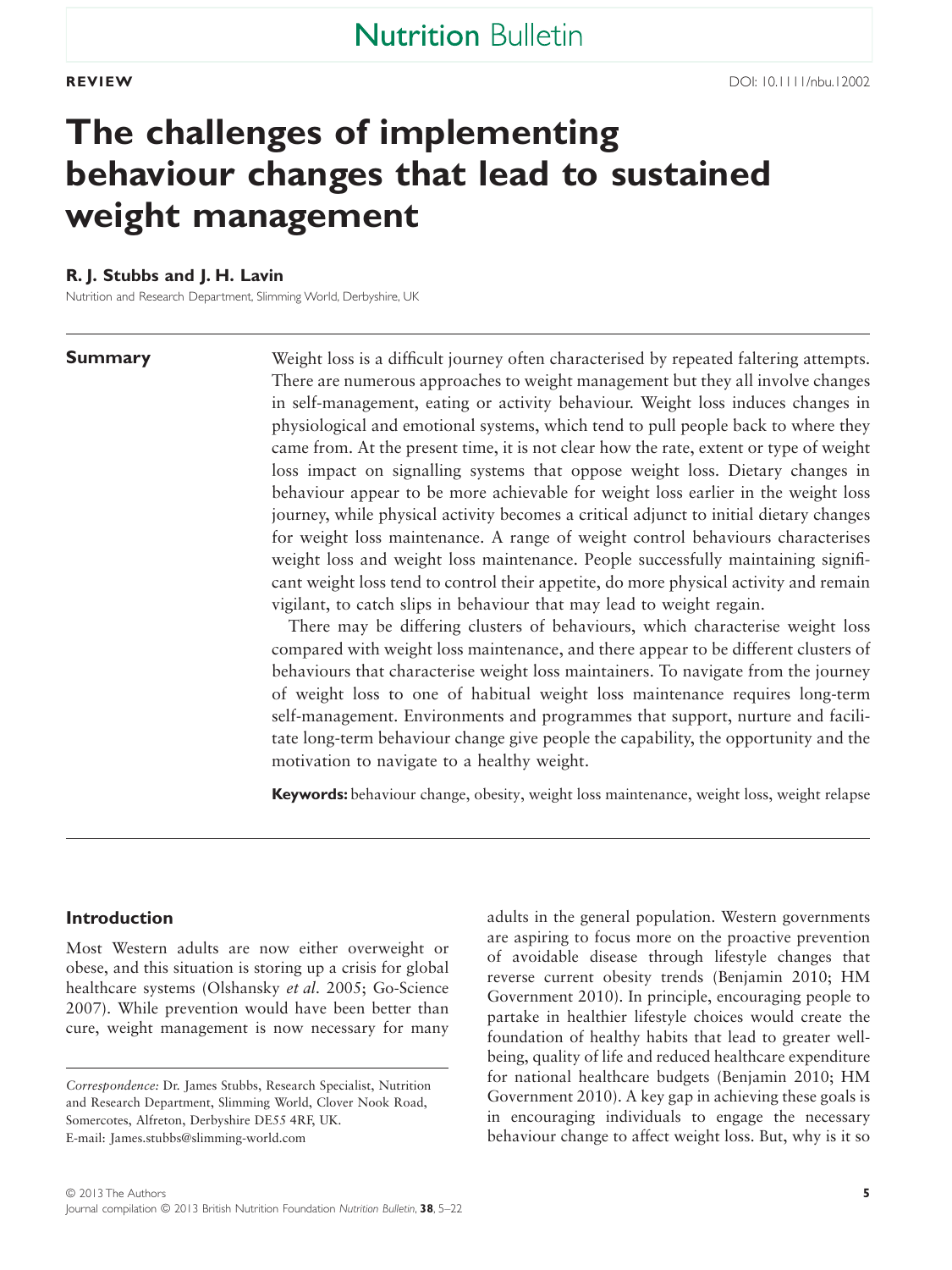difficult to persuade people to lose weight and maintain their weight loss if it is in their best interests to do so?

There is a wealth of information on what healthy choices consumers should adopt to avoid weight gain and promote healthier weight outcomes. However, consumers are enmeshed in an 'obesogenic' environment that facilitates excess energy intake and low levels of energy expenditure (Swinburn & Egger 2002, 2004; Swinburn *et al*. 2011). It is becoming apparent that informed choice *per se* is insufficient to help consumers navigate towards a healthy weight (Cohen & Babey 2012). Equally, behaviour change strategies based on the concept of 'nudges' are not sufficiently comprehensive to overcome the complexity and gravitational force of environmental factors that facilitate weight gain and oppose weight loss (House of Lords 2011). In addition to these environmental factors, our own physiology appears (like that of many mammals) to be designed to 'bank' surplus energy to safeguard ourselves from seasonal uncertainty in the food supply (Stubbs & Tolkamp 2006; Prentice *et al*. 2008). These factors have implications for strategies we adopt to manage our weight in our modern environment, which constantly provides people with more readily available, palatable food energy than they require.

While in principle, the cost-effective way to influence weight control at the population level is probably through changes in eating, activity and weight management behaviours, in practice, it seems difficult for people to initiate and sustain the behaviours that would reduce the risk of excess weight and attendant disease. Why this is the case leads to a consideration of:

(i) the challenges people face on their weight loss journey, which is by its nature a difficult journey;

(ii) the behaviours associated with weight loss;

(iii) the physiological responses to weight loss and why behavioural strategies may need to shift on moving from weight loss to weight loss maintenance;

(iv) the behaviours associated with weight loss maintenance;

(v) the relationship between physiology, emotion and behaviour, and how it affects weight relapse; and,

(vi) how eating, activity and weight management behaviours can be implemented in the general population at the community level.

# **Challenges posed by the weight loss journey**

As documented by the *Foresight Commission* obesity maps, (Go-Science 2007), the first challenge people face in losing weight is posed by the environment we live in (Go-Science 2007; Swinburn *et al*. 2011). Little effort is required to gain weight. For example, US adults (*i.e.* over 18 years) appear to drift upwards in weight at an average rate of 0.2–2.0 kg/year (Kant *et al*. 1995a, 1995b; Truong & Sturm 2005). Overweight seems to result from 'normal' feeding responses when exposed to a Western diet under modern sedentary conditions (Stubbs & Tolkamp 2006). There is little evidence that regulatory signals protect us from slow, incremental weight gain over time. Conversely, for most people, considerable effort is required to lose weight and sustain the loss. Weight loss is a difficult journey, which is often punctuated by repeated attempts and lapses (Brownell *et al*. 1986; Brownell & Rodin 1994). We use the word journey to convey the meaning that weight loss is a 'long and often difficult process of personal change and development' (www.oxforddictionaries.com/definition/ english/journey).

It is now well recognised that weight loss trajectories slow as time progresses (IOM 1995; Glenny *et al*. 1997; Franz *et al*. 2007). The exact mechanisms that oppose further weight loss and often promote weight regain are multiple, complex, individually subtle and difficult to quantify specifically, although they include changes in energy expenditure (Leibel *et al*. 1995; Weinsier *et al*. 2000; Heilbronn *et al*. 2006; Martin *et al*. 2007; Bosy-Westphal *et al*. 2009; Hall 2012; Schwartz *et al*. 2012) and physiological signals (Weigle *et al*. 2003; Kotidis *et al*. 2006; Maestu *et al*. 2008; Pardina *et al*. 2009; Crujeiras *et al*. 2010) that may be concerned with appetite and energy intake (Doucet & Cameron 2007; Sumithran *et al*. 2011). This means that a path of behaviour change to promote weight loss is trodden across shifting physiological sands, which may influence the actual behaviours people are trying to change. The fact that weight loss trajectories are curvilinear is reproducible across a range of treatments. In general, for a variety of treatments, the average rate of weight loss is greatest in the first six months and decelerates towards a plateau thereafter (Glenny *et al*. 1997; Franz *et al*. 2007). Given that weight loss curves generally decelerate, weight management programmes should aim to help people achieve weight loss trajectories that plateau and are maintained at a healthy weight. Thus, weight loss programmes should also include components that promote weight loss maintenance in the longer term (Glenny *et al*. 1997; WHO 2000; NAO 2001; NICE 2006; Franz *et al*. 2007). For many, obesity can be viewed as a chronic relapsing condition, for which at present there is no simple cure. Long-term chronic conditions require management and recognition of relapse signatures (*i.e.* early warning signs in patterns of behaviour) at the level of the individual (Brownell *et al*. 1986; Brownell &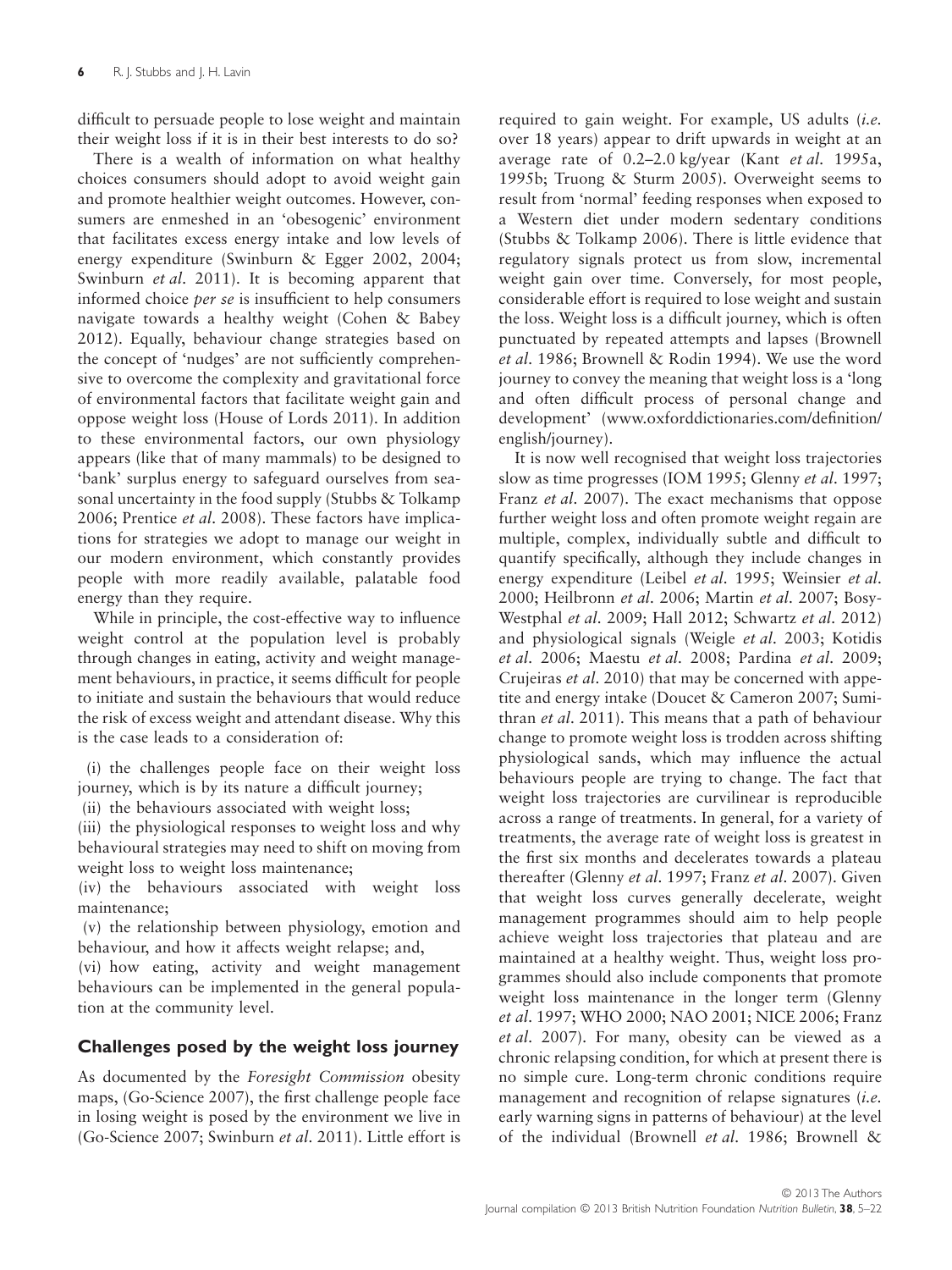Rodin 1994; Stubbs *et al*. 2012b). This does not mean that all weight loss attempts are doomed to failure. Indeed, it is estimated from prospective studies that  $\sim$ 20% of the general population are successful in losing and maintaining a weight loss of  $~10\%$  over 3–5 years (Wing & Phelan 2005). It does, however, suggest that the behaviours associated with initial weight loss *per se* may not necessarily lead to long-term successful weight loss maintenance. Behaviour changes initiated to lose weight may need to adapt as weight loss proceeds, so that weight stabilises at a new lower level.

### **Behaviours associated with weight loss**

There are multiple behavioural pathways to and from obesity (Go-Science 2007). While most people lose weight in generically similar ways (*i.e.* diet and physical activity), specific dietary and physical activity behaviour changes differ widely between individuals (Stubbs *et al*. 2011a). There are a variety of different approaches to engage people in weight loss, including various dietary programmes, physical activity programmes, different behavioural therapies, social support, drugs and several forms of bariatric surgery (IOM 1995; Glenny *et al*. 1997). Many weight management programmes involve combinations of these approaches and they all encourage or induce fundamental changes in behaviour at the level of self-management, diet and/or physical activity. There is currently a very limited selection of drugs for the treatment of obesity [Orlistat and Qsymia (phentermine and topiramate extended-release), which has recently received Food and Drug Administration approval in the United States] and surgery is only available to a small section of the population (NICE 2006). For the majority of the population, weight management solutions necessarily take the form of behaviour modification interventions. The actual nature of such interventions themselves has changed over the years. Interventions have increased in duration, intensity, the degree of social support or engagement and in complexity (*i.e.* the number of behaviour change techniques involved) (Stubbs *et al*. 2011a). Changes in the length, intensity and degree of social support have all had beneficial effects on weight outcomes (Stubbs *et al*. 2011a). It is not clear, however, whether there is an optimum level of intervention complexity with which the general population can engage (Dombrowski *et al*. 2010). Some interventions may be too simple (*i.e.* insufficiently comprehensive) while others may be too complicated and overload individuals with too many behaviour change techniques.

In humans, energy balance is primarily altered by changes in eating and activity behaviours. The capacity

to increase energy expenditure through changes in activity behaviours is more limited in overweight people due to a lower physiological fitness (Broeder *et al*. 1992) and a greater psychological problem of self-awareness associated with participation in physical activity. At the beginning of a weight loss journey, it appears that the most effective way to alter energy balance is by altering energy intake through changes in dietary behaviours. This begs the question, which dietary habits are most efficacious for weight loss?

#### **Managing appetite and energy intake**

Satiety is important for weight control (Wing *et al*. 2008; de Graaf 2011). When 292 long-term weight loss maintainers were asked why they previously broke a diet, 'being hungry' and 'restricted' foods were in the top three out of nine reasons. Primary factors important to participants in reaching their target weight were being able to not go hungry by filling up on low-energy density food they could eat *ad libitum*, after a flexible diet, peer-group support and tools to cope with small lapses (Stubbs *et al*. 2012a). So it would appear that consumers want dietary solutions that help avoid hunger and the sense of deprivation associated with more restricted diets. Foods that contain more structural components such as protein and fibres will require more time to ingest and digest than foods that are easily and rapidly chewed, digested and absorbed. Thus, prioritising an increased intake of foods generally agreed to be healthy (*e.g.* fruits, vegetables, lean meat, staples) has the benefit of increasing meal size to energy intake ratios, increasing time to consume and digest foods, potentially displacing less healthful foods from the diet and preventing passive overconsumption of energydense foods rich in fats and readily assimilated carbohydrates, which are a higher risk for overconsumption (Stubbs *et al*. 2010).

There is a consensus that low-fat, low-energy dense diets are effective in the long term for promoting healthier dietary behaviours and for weight management (Kant *et al*. 1995a; Prentice & Poppitt 1996; Drewnowski 1998; Astrup *et al*. 2000; Stubbs *et al*. 2000; Blundell & Stubbs 2004; Drewnowski 2007; Ello-Martin *et al*. 2007; DH 2008). Dietary energy density is of major importance because it can override some of the effects of dietary macronutrient composition (Stubbs *et al*. 2000). Bearing this caveat in mind, single dietary approaches to weight management, such as fat reduction, low carbohydrate diets, low glycaemic index diets or higher protein diets are limited in their effects on weight outcomes. Because of this there has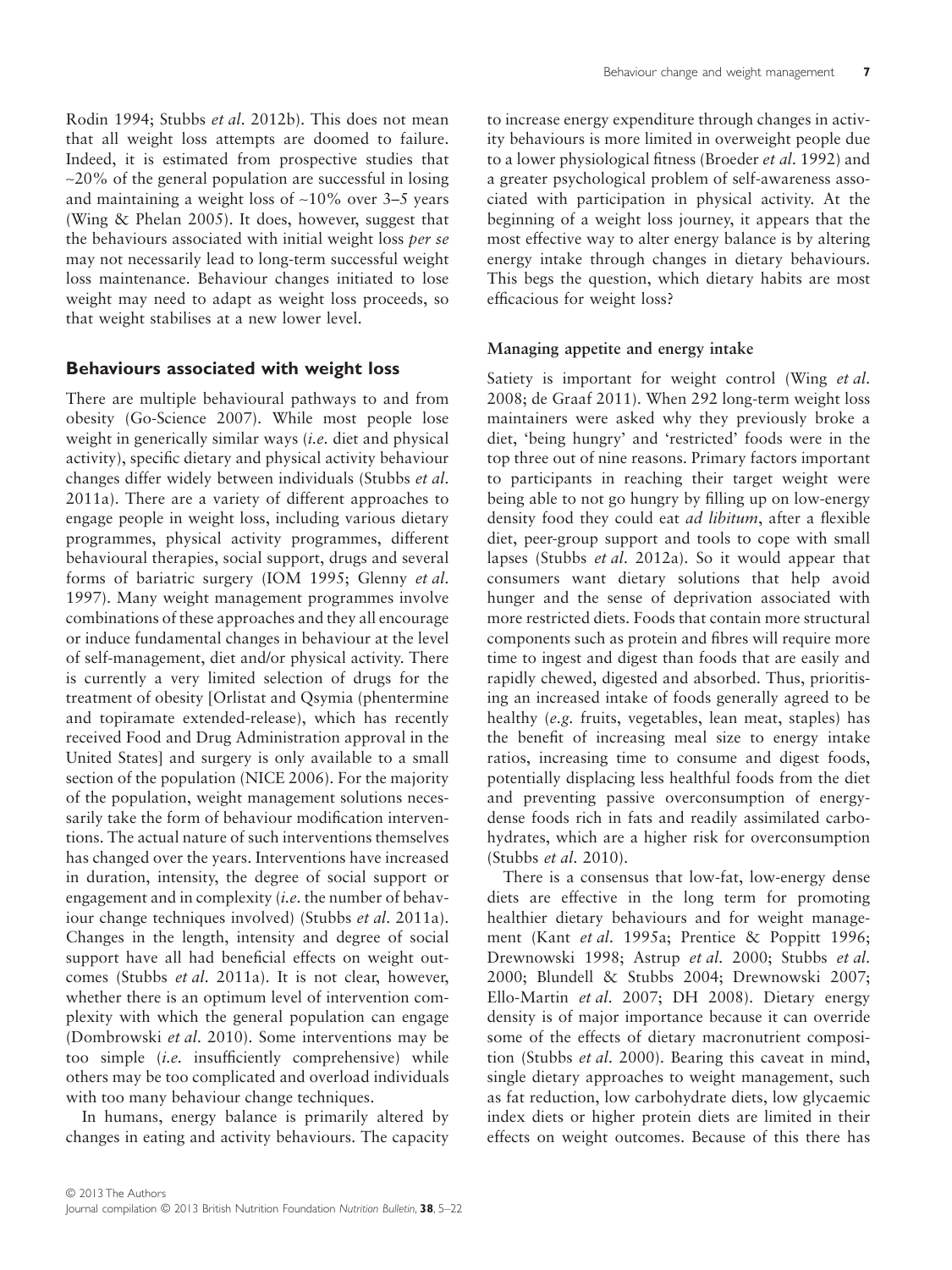

**Figure I** The combination of dietary behaviours that may most effectively manage satiety, limit energy intake and promote steady weight loss over the longer term (Stubbs *et al*. 2010).

been a growing interest in combining individual dietary approaches into a package of dietary behaviours that help promote satiety and limit energy intake. These include consuming a diet of low-fat content (Yu-Poth *et al*. 1999; Astrup *et al*. 2000) with a tolerably low energy density of  $\sim$ 1.1–1.3 kcal/g (Rolls 2009; Stubbs *et al*. 2010) and a high water content (Stubbs *et al*. 2000; Rolls 2009). It is helpful for weight loss to avoid, where possible, caloric and alcoholic beverages (Mattes 1996; DiMeglio & Mattes 2000; Mattes 2006; McKiernan *et al*. 2009). The fibre content of weight-reducing diets should be tolerably high (not much more than 20–30 g day) (Howarth *et al*. 2001; Slavin 2005; Slavin & Green 2007). Protein is the most satiating macronutrient and some (Larsen *et al*. 2010; Johnstone 2012; Westerterp-Plantenga *et al*. 2012), but not all (Sacks *et al*. 2009; Aldrich *et al*. 2011), studies suggest that a diet with a higher protein content (probably not exceeding 20–25% of an energy-reduced diet) is beneficial for weight loss. Higher protein diets promote satiety during weight loss (Leidy *et al*. 2011; Westerterp-Plantenga *et al*. 2012), but as for other dietary monotherapies, the effects are relatively modest. The carbohydrate content depends very much on type (Stubbs *et al*. 2001). Sweet, short chain carbohydrates can promote higher levels of energy intake, especially when combined with fat, *e.g.* (Drewnowski 2007). More complex, slow release carbohydrates may be more beneficial for satiety and prevention of overconsumption (Blundell & Stubbs 1998). The orosensory properties of foods need to be maintained to encourage people to select those foods, so that they become a practical option for the development of healthy eating habits (Drewnowski 1998; Stubbs & Whybrow 2004). This package of changes in dietary

behaviours that are likely to assist with weight loss is depicted in Figure 1.

### **Physical activity behaviours**

Evidence that physical activity interventions increase weight loss in the short term is remarkably disappointing. Physical activity interventions for weight loss involving 60–180 minutes per week, ranging from 4 to 16 months, have shown only a modest effect of increasing physical activity on weight outcomes (*i.e.* physical activity groups lost 1–3 kg more than controls) (Catenacci & Wyatt 2007). Studies that have added physical activity interventions to dietary interventions do not show a proportionately large benefit in relation to the activity intervention, in the short to medium term (Wing 1999). It appears that physical activity is more efficacious for weight loss in interventions when participants actually engage with the activity intervention (Wu *et al*. 2009). Indeed, it has been shown that the effectiveness of physical activity interventions is primarily a function of engagement (Jakicic *et al*. 2008). The American College of Sports Medicine suggests that physical activity will produce clinically significant weight loss at higher doses. Moderate/vigorous activities above 225 minutes per week are associated with weight losses of 5–7.8 kg (Donnelly *et al*. 2009). However, interventions at this level are subject to lack of compliance. This is perhaps not surprising when we consider the intervention population. The majority of people engaging in weight management programmes are habitually sedentary and unfit. Their capacity to significantly increase energy expenditure through activity is limited. While physical activity *per se* has a limited impact on initial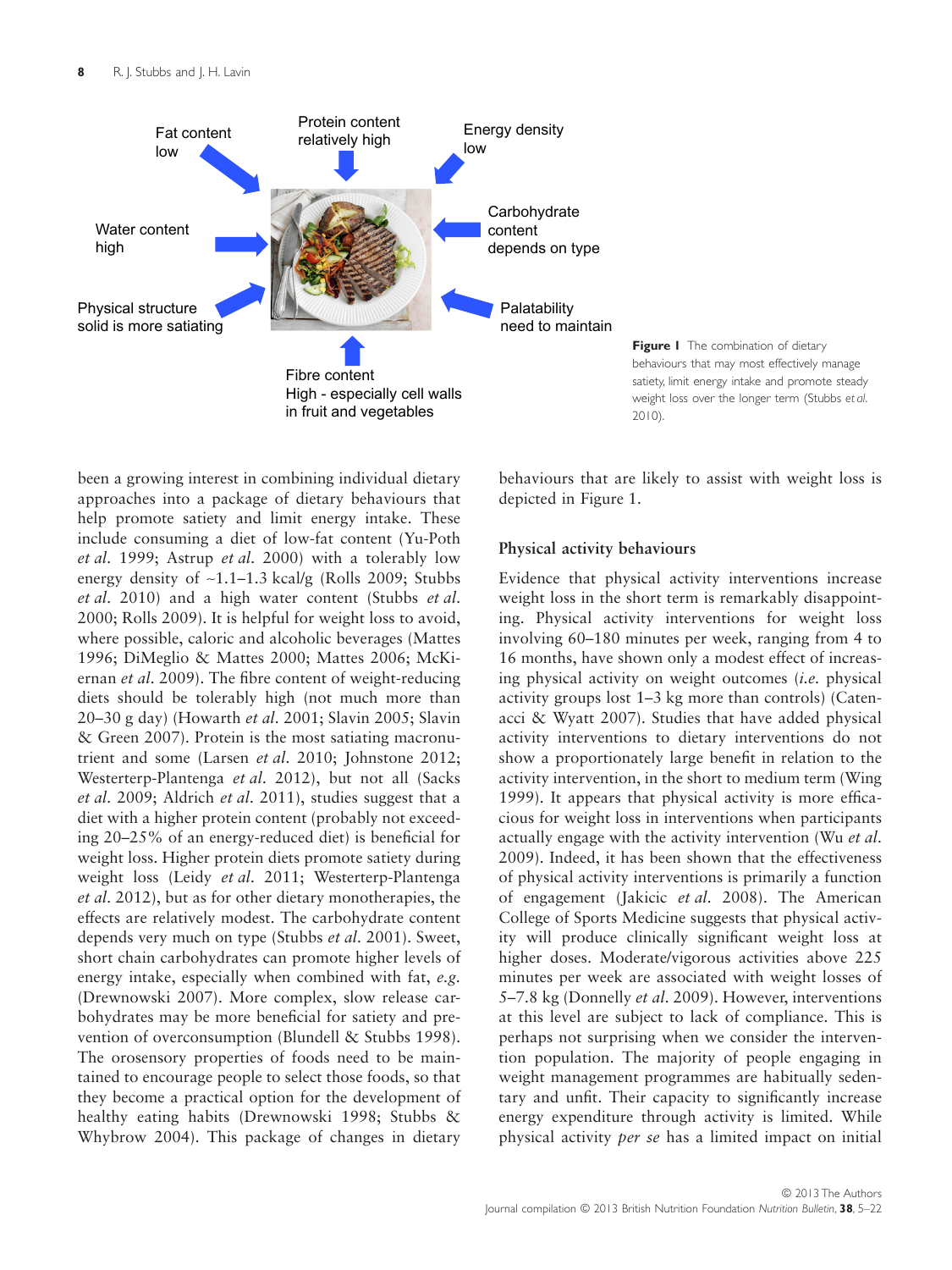| Behavioural changes      | Key points                                                                                                                                                                                                                                                                             |
|--------------------------|----------------------------------------------------------------------------------------------------------------------------------------------------------------------------------------------------------------------------------------------------------------------------------------|
| Self-monitoring          | Self-monitoring of behaviour (e.g. weight, diet and activity) is strongly associated with weight loss.                                                                                                                                                                                 |
| Planning and flexibility | Planning (when, where, how) and flexibility correlate with weight loss. Rule-bound rigidity and impulsiveness are associated with<br>poorer weight outcomes.                                                                                                                           |
| Coping strategies        | A more autonomous coping strategy is associated with weight loss.                                                                                                                                                                                                                      |
| Locus of control         | A more internal locus of control (e.g. belief that outcomes are under one's own control) is associated with weight loss.                                                                                                                                                               |
| Self-efficacy            | Belief in one's ability to change behaviour is associated with weight loss in some, but not all, studies.                                                                                                                                                                              |
| Self-motivation          | Self-motivation predicts successful dietary and exercise behaviour change.                                                                                                                                                                                                             |
| Attitudes                | More autonomous attitudes appear to be related to successful behaviour change.                                                                                                                                                                                                         |
| Body image               | Concerns with body image yield mixed results. In some cases, they are related to motivation and success; in others to eating<br>disorders. Some evidence suggests increases in physical self-worth and body attractiveness and body shape concerns are associated<br>with weight loss. |
| Self-esteem              | The relationship between weight and self-esteem is bidirectional – they can affect each other. Weight loss improves self-esteem but<br>low self-esteem is unlikely to improve weight loss.                                                                                             |
| Outcome expectancies     | Outcome expectancies often exceed actual weight outcomes. However, there is little hard evidence to support modest weight loss<br>goals.                                                                                                                                               |
| Goal setting             | Goal setting is related to weight loss. Revising goals as weight loss proceeds can improve motivation and avoid undermining<br>expectancies.                                                                                                                                           |
| Dietary restraint        | Flexible dietary restraint is associated with weight loss. Rigid dietary restraint is associated with relapse. Disinhibition of restraint is<br>associated with relapse.                                                                                                               |
| Binge eating             | Intuitively binge eating would be expected to correlate with poor weight loss. Evidence is mixed. Binge eating disorder is a complex<br>condition and is not always strongly associated with degree of overweight.                                                                     |
| Emotional eating         | Higher levels of emotional eating are associated with poorer weight loss and greater relapse.                                                                                                                                                                                          |
| External eating          | Greater responsiveness to external food cues is associated with poorer weight loss.                                                                                                                                                                                                    |
| Weight cycling           | Weight cycling is generally associated with poor weight loss but this is almost axiomatic.                                                                                                                                                                                             |
| Slowing rate of eating   | Slower rate of eating has been associated with weight loss. This appears related to the type and composition of foods consumed.                                                                                                                                                        |
| Perceived hunger         | High levels of perceived hunger are associated with poorer weight outcomes.                                                                                                                                                                                                            |
|                          |                                                                                                                                                                                                                                                                                        |

#### **Table 1** Self-management behaviours associated with weight loss

Derived from information contained in Jeffery *et al*. (1984); Foreyt & Goodrick (1991, 1995); Westenhoefer (1991); Prochaska *et al*. (1992); Wadden & Letizia (1992);Allison & Engel (1995); IOM (1995);Wilson (1995); Foster *et al*. (1997); Klem *et al*. (1997); McGuire *et al*. (1998); Fontaine *et al*. (1999, 2004); Kolotkin *et al*. (2001); Heshka *et al*. (2003);Teixeira *et al*. (2004, 2005, 2010);Westenhoefer *et al*. (2004); Elfhag & Rössner (2005);Wing & Phelan (2005); Blaine *et al*. (2007); Pan *et al*. (2011); Stubbs *et al*. (2011a).

weight loss, it is extremely important for weight loss maintenance. One hallmark of success for weight loss maintainers is their high level of physical activity compared with how active they were before they lost weight, or to the general population (see below) (Wing & Phelan 2005; Ogden *et al*. 2012).

#### **Self-management behaviours associated with weight loss**

When considering behaviours associated with weight loss on aggregate, surprisingly there is insufficient evidence to put them in rank order. However, behavioural factors consistently associated with successful weight loss include self-monitoring, eating self-efficacy, plan-

ning (*i.e.* when, where, how), motivation, goal setting, flexible restraint, social support and starting to become physically active. Several salient aspects of behavioural self-management are associated with weight loss (Foreyt & Goodrick 1991; IOM 1995; Elfhag & Rössner 2005; Teixeira *et al*. 2005; Teixeira *et al*. 2010; Stubbs *et al*. 2011a). These are summarised in Table 1.

#### **Treatment and process factors**

Many of the changes that occur during the process of weight loss become the basis for habitual weight maintenance behaviours. Some treatment correlates of weight loss thus become maintenance strategies but these processes are variable within and between people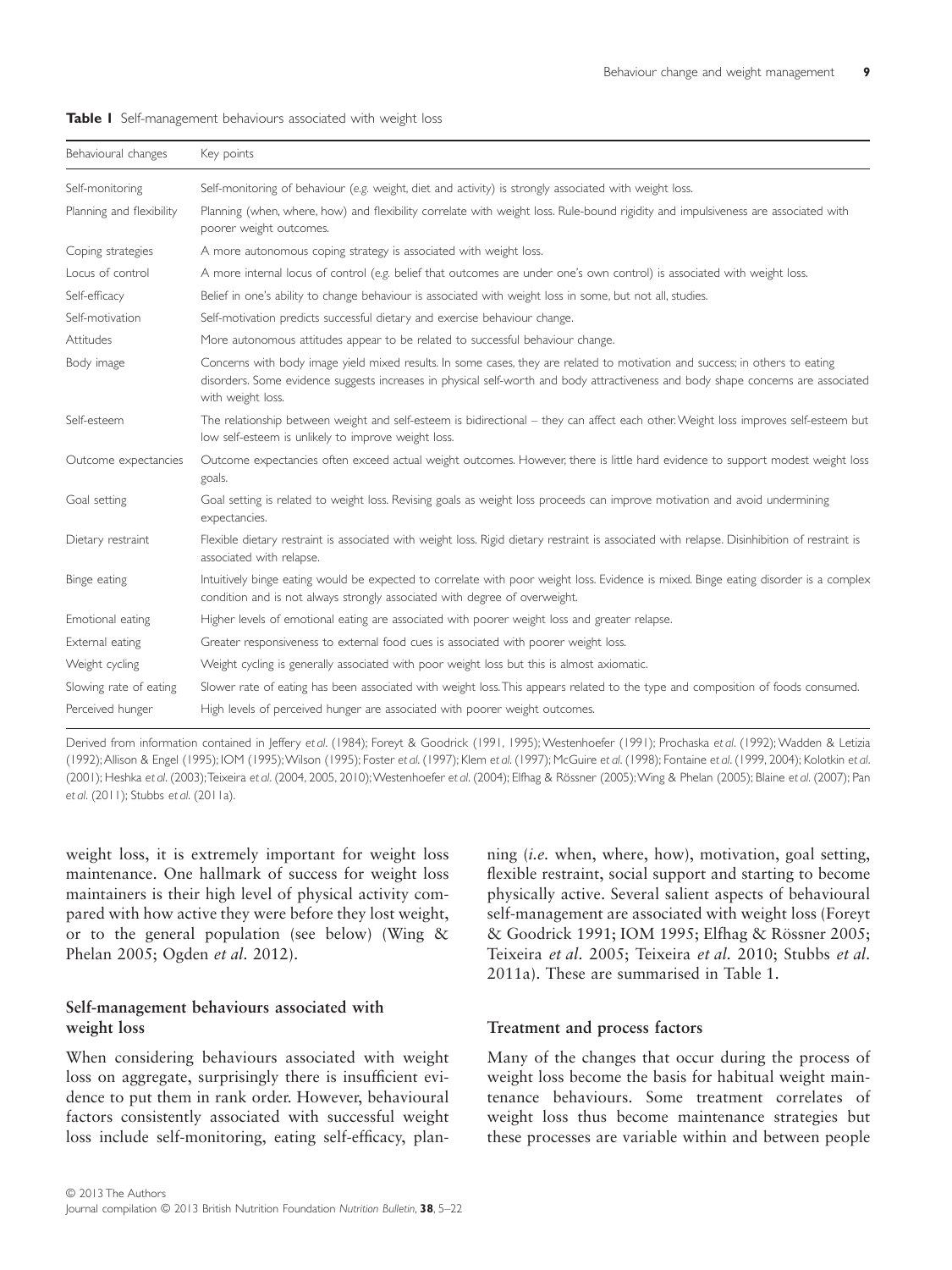(Stubbs *et al*. 2011a). Positive process factors include programme attendance and early weight loss. Positive treatment factors included length of treatment, social support, incorporation of behaviour modification techniques (especially self-monitoring and goal setting) and increased engagement in physical activity (IOM 1995). The most consistent negative predictors of weight loss are the opposite of positive predictors, with the addition of repeated attempts at weight loss and the experience of perceived stress (IOM 1995; Wilson 1995; Elfhag & Rössner 2005; Teixeira *et al*. 2005). These two factors may well be related. A key component of relapse is the inability to develop coping strategies that manage various forms of stress (including weight loss) in everyday life (Brownell *et al*. 1986; Friedman & Brownell 1995; Elfhag & Rössner 2005; Teixeira *et al*. 2005).

Some studies have attempted to identify behaviour change ingredients of complex interventions associated with weight loss, using a taxonomy of behaviour change techniques (Michie *et al*. 2009; Dombrowski *et al*. 2010). The Meta-analyses of associations between behaviour change techniques and health outcomes in different interventions show considerable heterogeneity between studies. Michie *et al*. conducted metaregression on 122 evaluations of diet and activity (varying in duration from one session to 2.5 years). Using pooled data, behaviour change, interventions showed better outcomes than controls but the effect size was modest (0.31). Most behaviour change techniques examined explained very little of between-study heterogeneity, with self-monitoring of behaviour explaining the most at 13%. Of 26 possible behaviour change techniques, the average number was six per intervention (Michie *et al*. 2009). The study by Michie *et al*. assessed 'valid outcomes of physical activity and healthy eating' (Michie *et al*. 2009), which may not be directly related to weight outcomes. Dombrowski *et al*. conducted a meta-analysis of 44 studies, averaging 6.2 months in duration (Dombrowski *et al*. 2010). They examined the relationship between behaviour change techniques used and weight outcomes. For dietary interventions, they found that provision of instruction to participants, self-monitoring and relapse prevention were linked to better weight outcomes, explaining 26%, 40% and 24% of between-study heterogeneity, respectively. Prompting practice was related to physical activity interventions and explained 48% of between-study heterogeneity in weight outcomes. Weight outcomes are more likely to be precise and accurate than measures of eating and activity behaviour, which are notoriously hard to measure, without the inclusion of energy balance methodology.

Thus, a variety of behavioural factors are associated with weight loss. The curvilinear trajectory of weight loss that is characteristic of most weight management interventions suggests that there is a transition from weight loss to either weight loss maintenance or weight relapse.

# **The transition from weight loss to weight loss maintenance**

It is interesting to consider why weight loss curves decelerate and how behaviour might change in relation to this weight loss trajectory, on going from weight loss to weight loss maintenance. It is beyond the scope of this text to detail the physiological responses to energy deficits, but a summary overview is useful. Weight loss changes body composition. The majority of weight loss is in the form of reduced fat mass, but fat-free mass also decreases with weight loss, depending on initial body composition and the rate of weight loss (Hall 2007, 2010). The changes in body composition influence physiological signalling systems, which attempt to prevent further weight loss and even promote weight regain. There is now considerable evidence that weight lossinduced decreases in fat mass influence hormone cascades that can act as cues promoting behaviours which lead to subsequent weight regain (Weigle *et al*. 2003; Kotidis *et al*. 2006; Maestu *et al*. 2008; Pardina *et al*. 2009; Crujeiras *et al*. 2010). Thus, physiological changes related to decreases in fat mass should favour an increase in appetite and food intake (Wing *et al*. 2008; Sumithran *et al*. 2011; Kissileff *et al*. 2012). Decreases in weight and fat-free mass will reduce basal metabolic rate and total energy expenditure (Leibel & Hirsch 1984; Leibel *et al*. 1995; Weinsier *et al*. 2000; Martin *et al*. 2007; Hall 2010, 2012). Weight loss is associated with a decrease in spontaneous physical activity both during semistarvation (Keys *et al*. 1950) and therapeutic calorie restriction (Redman *et al*. 2009). There is some evidence that decreases in fat-free mass lead to increased muscular efficiency (Rosenbaum *et al*. 2003; Goldsmith *et al*. 2010). It is also likely that the decreases in fat-free mass also trigger hormone cascades, which influence appetite and energy intake, although these are currently less well mapped at the present time (Blundell *et al*. 2012a, 2012b). These changes in fat-free mass will collectively decrease energy expenditure (Leibel *et al*. 1995; Stubbs *et al*. 2003; Redman *et al*. 2009; Hall 2010, 2012). Thus, weight loss influences physiology and behaviour in a way that attempts to restore body weight to pre-weight loss levels, unless additional behavioural strategies are invoked. This is the challenge for weight loss maintenance. Generating a negative energy balance through diet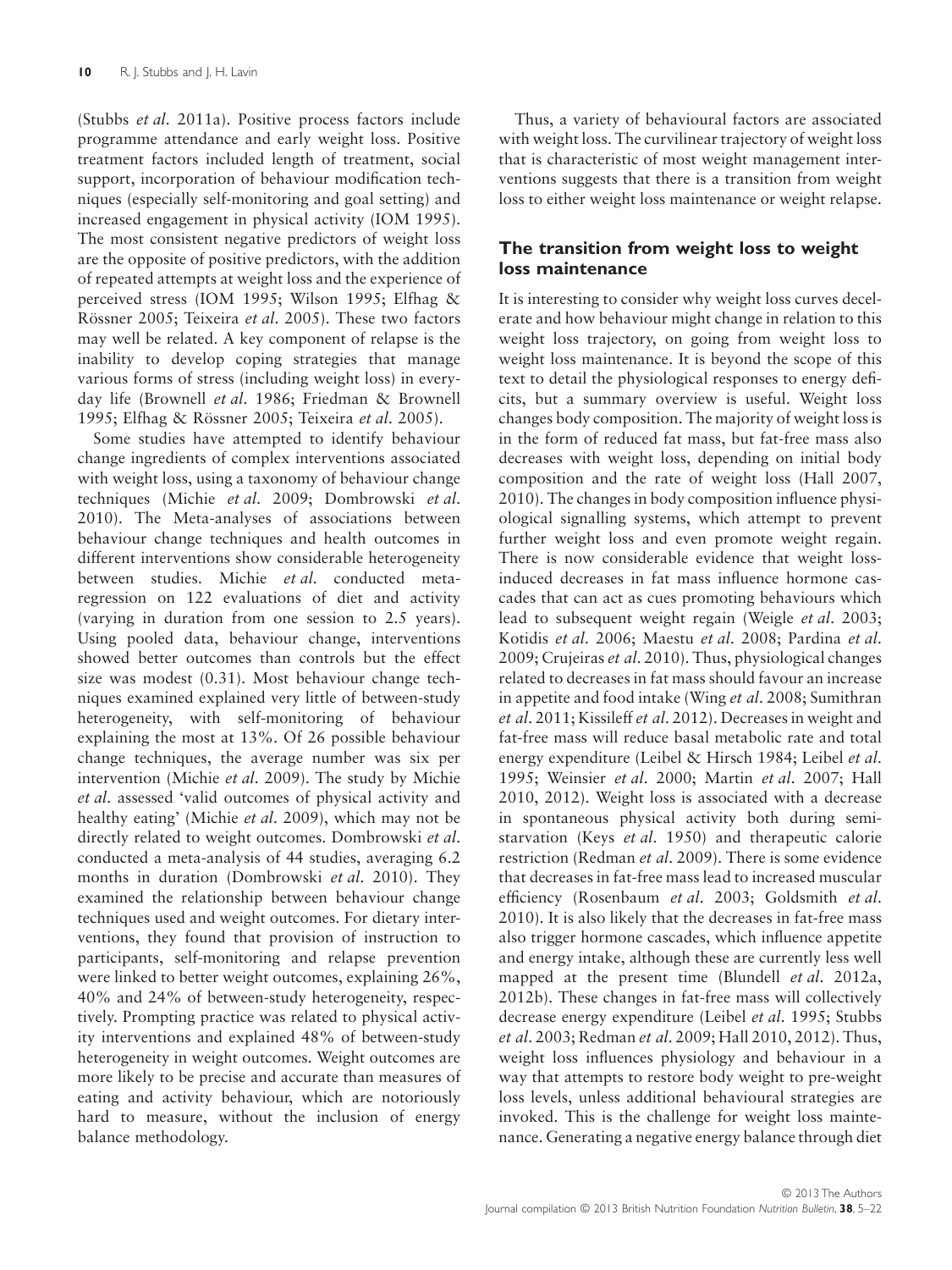

Figure 2 Schematic diagram of how weight loss influences physiology and subsequent behaviour in response to energy deficits.

and physical activity at a constant rate would invoke the laws of diminishing returns due to passive changes in physiology (which decrease energy requirements), decreases in activity behaviours and increases in hormonal signalling systems believed to increase appetite. As weight is progressively lost, evidence suggests that physiological signalling systems actively oppose further weight loss (Leibel *et al*. 1995; Stubbs *et al*. 2003; Redman *et al*. 2009; Hall 2010, 2012; Sumithran *et al*. 2011; Kissileff *et al*. 2012). Substantial weight loss induces physiological changes that pull you back to where you came from. These changes characterise the transition from weight loss to weight loss maintenance and explain why it may be important to shift behavioural strategies between those used for losing weight and those used for successfully maintaining the weight loss in the longer term (Fig. 2).

Some studies are now beginning to show that the behaviours associated with weight loss may not be exactly the same range of behaviours that are associated with weight loss maintenance. In a recent study conducted at Penn State University in 1165 people, 36 weight control behaviours were examined. These were split into dietary, physical activity, cognitive and tracking (*i.e.* self-monitoring) behaviours. Participants were asked to what extent they engaged in these behaviours in relation to their weight change in the preceding 12 months (Sciamanna *et al*. 2011). The sample was split into those who were weight loss maintainers and those who had lost weight in the recent past. Thirteen of these weight loss behaviours showed no association with weight loss or weight loss maintenance. Eight weight control behaviours were shared between weight loss and weight loss maintenance in the study population. For example, those who reported limiting more often the amount of carbohydrates were more likely to report successful initial weight loss and successful weight-loss maintenance, compared with those using these practices less often. However, 15 weight control behaviours were not shared between weight loss and weight loss maintenance. For example, those who reported engaging in different kinds of physical activities more frequently or planning what was eaten ahead of time were more likely to report successful initial weight loss but not weight-loss maintenance. Of these unshared behaviours, 11 were specific to weight loss only and four were specific to weight loss maintenance only (Sciamanna *et al*. 2011). For example, those who reported a consistent physical activity routine more often and those who reported a more frequent intake of low-fat sources of protein, were more likely to report successful weight-loss maintenance but were not more likely to report successful initial weight loss. This initial study suggested that weight loss and maintenance may involve two clusters of behaviour, which are to some extent shared and to some extent different (Fig. 3).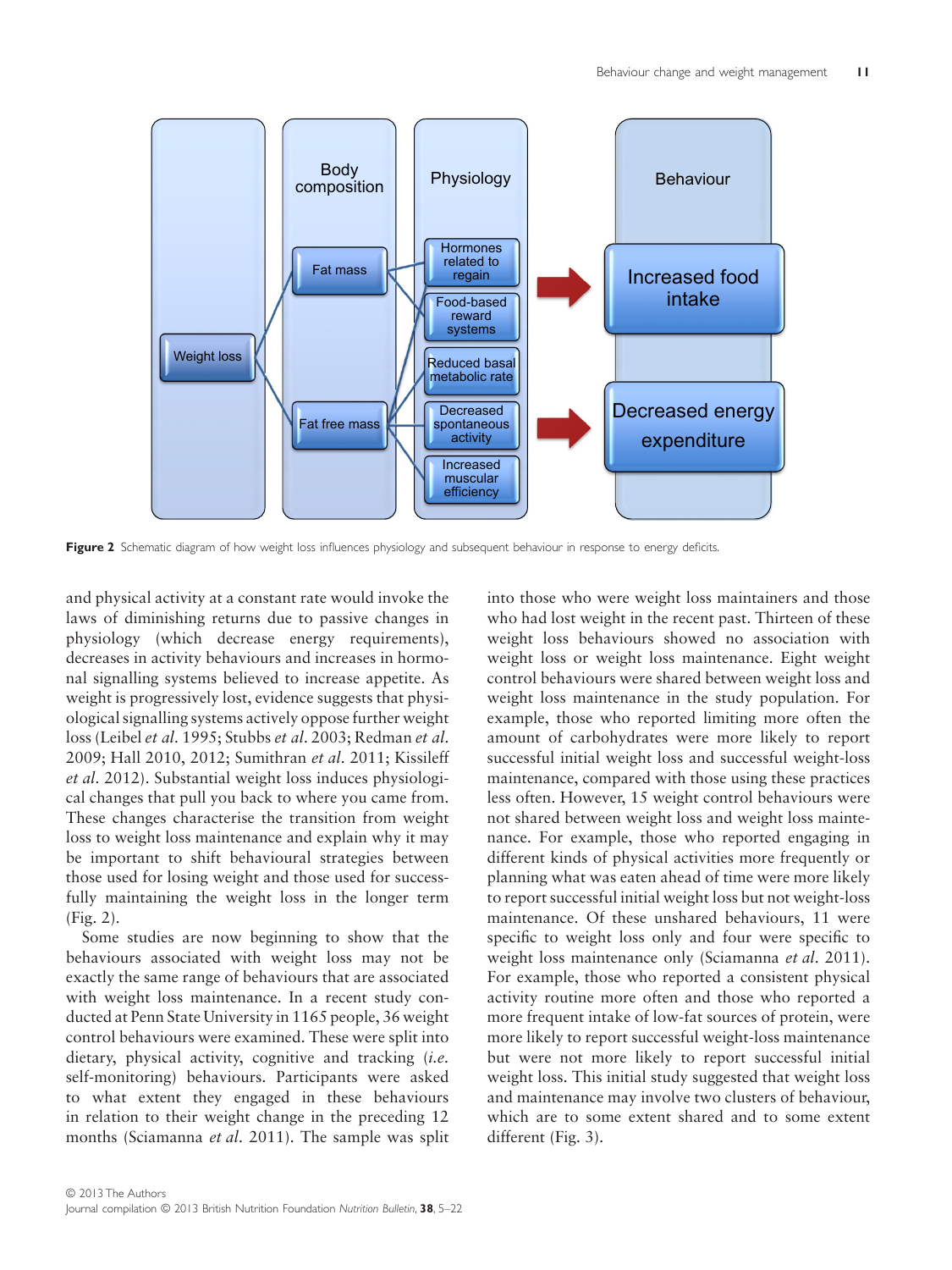

**Figure 3** Clusters of behaviours associated with weight loss and weight loss maintenance in a national survey of 1165 people.This study suggested that weight loss and maintenance may involve two clusters of behaviour, which are to some extent shared and to some extent different (Sciamanna *et al*. 2011).

Another interesting study conducted by Teixiera *et al*. used a battery of psychosocial measures of eating activity and body image related variables and how they changed between 0 and 12 months in 225 Portuguese women (Teixeira *et al*. 2010). The authors then related changes in behavioural variables to weight change at 12 and 24 months. Between 0 and 12 months, most measures of eating, activity and body image-related variables were related to weight loss. However, fewer of the same variables were significantly associated with weight maintenance at 24 months. Those that remained significant where flexible restraint, eating disinhibition, physical activity self-efficacy, physical activity perceived barriers, physical activity motivation, physical selfworth and body dissatisfaction (Teixeira *et al*. 2010). This again suggests that going from weight loss to weight loss maintenance leads to some shift in behaviours. Thus, it seems that as the weight loss journey proceeds, changes in physiology and behaviour begin to oppose the energy deficit. It is therefore to be expected that weight loss trajectories will both decelerate and show some tendency to rebound or relapse. Hence, weight loss programmes should evolve into weight loss maintenance strategies for the longer term (Franz *et al*. 2007). Weight loss is not a single point intervention from which the patient can walk away; it is a chronic relapsing condition that requires long-term management even when relatively extreme single-point interventions are used such as bariatric surgery (Odom *et al*. 2010; Sarzynski *et al*. 2011).

At the present time, it is not clear how the rate and extent of weight loss affect physiological signalling systems that compensate by reducing energy expenditure or increasing appetite. The maximum compensatory decrease in energy expenditure is apparent from semi-starvation studies (Keys *et al*. 1950), mathematical modelling (Hall 2007; Hall 2010, 2012) and clinical studies (Leibel *et al*. 1995; Martin *et al*. 2007; Redman *et al*. 2009). There is still debate about the extent to which decreases in energy expenditure are due to decreases in metabolic body size, the energy cost of weight-bearing activities, muscular efficiency and how much can be attributed to flexible (adaptive) changes in resting metabolic rate and/or volitional activity. The impact of weight loss on hormonal signalling systems related to appetite and reward is not yet fully described. It is unclear if the same effects are apparent in those with severe obesity, compared with those who are moderately overweight. Neither is it clear how long such effects would last if weight were lost and then maintained at a lower weight. We do not know if men and women or specific ethnic groups differ in their responses or how variable interindividual responses are. The answers to many of these questions would require extensive research comparing rate and extent of weight loss in groups with different starting weights over long periods of time and combining energy balance, body composition, physiological, metabolic, neurendocrine, behavioural and psychological measures followed throughout the weight loss journey. Such studies would be invaluable for developing more effective weight loss and weight loss maintenance programmes for the future. To date, such strategies have rarely been articulated in comprehensive research programmes, although there are some exceptions (*e.g.* Keys *et al*. 1950; Martin *et al*. 2007; Redman *et al*. 2009). Instead, research has glimpsed facets of the relationship between body composition, physiology and behaviour in weight loss and subsequent maintenance. So there is much to learn about the dynamics underlying the transition from weight loss to weight loss maintenance or relapse. This raises the question, what are the behavioural strategies of successful weight loss maintainers?

### **Behaviours associated with weight loss maintenance**

The behaviours that are associated with weight loss overlap with and become the habits of, weight loss maintainers. However, it would appear that withinsubject variability in behaviour change decreases as people develop the repeated behavioural patterns or habits of weight loss maintainers. It is possible to construct a league table of the behaviours associated with weight loss maintenance owing to the National Weight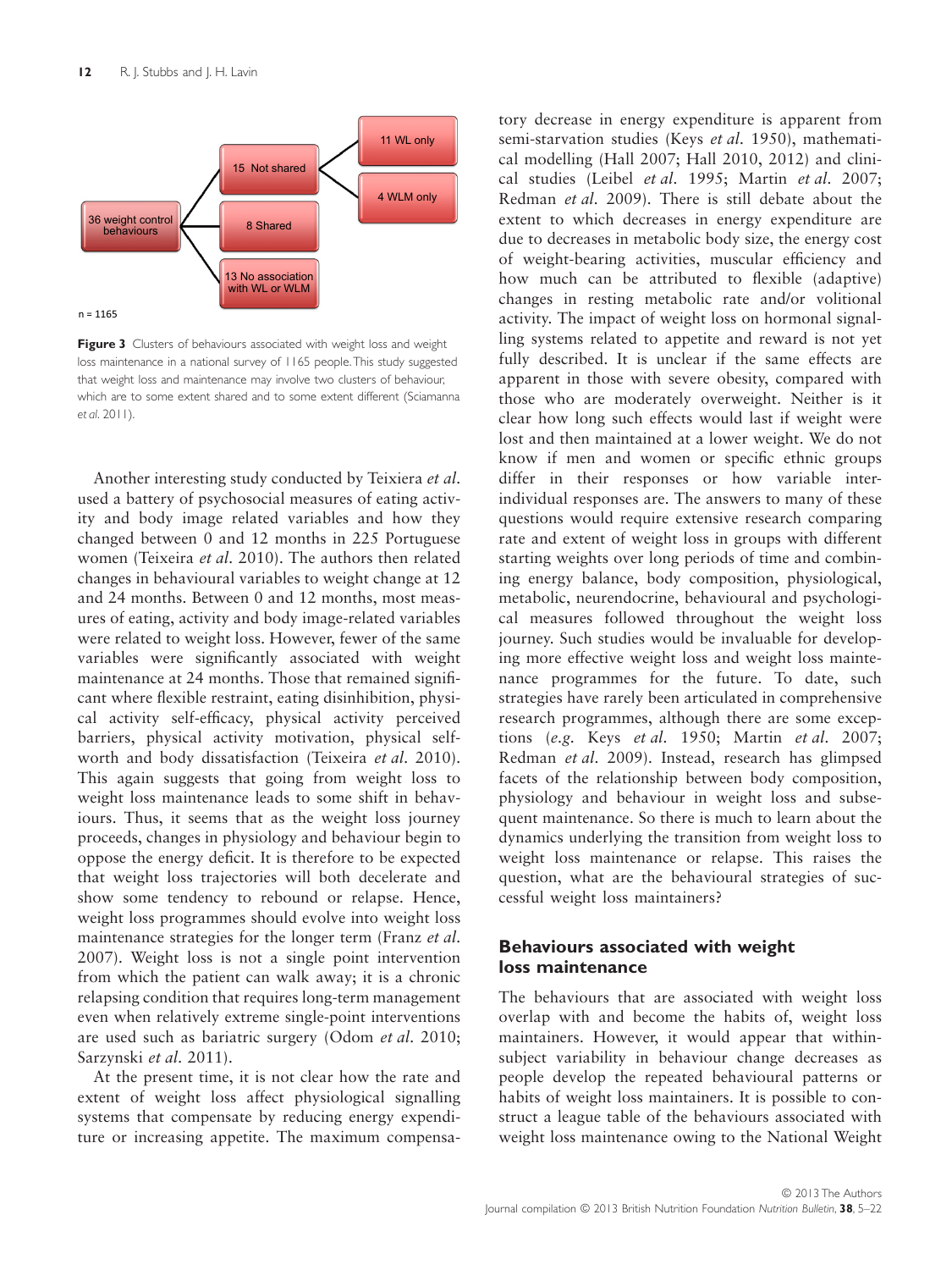

Figure 4 League table of weight control behaviours of successful weight loss maintainers in the National Weight Control Registry. Values are approximate because measures and numbers of registrants vary between publications over the 10 years of the registry's existence (Klem *et al*. 1997; Wyatt *et al*. 2002; Phelan *et al*. 2003; Wing & Phelan 2005; Phelan *et al*. 2006; Raynor *et al*. 2006).

Control Registry (NWCR) in the United States. The NWCR has been in existence for over 10 years and specifically recruits those who have lost more than 15 kg (although the average is  $\sim$ 30 kg) and maintained the loss for at least 12 months (Klem *et al*. 1997; McGuire *et al*. 1998; Wing & Hill 2001; Wing & Phelan 2005). There are now over 10 000 registrants (Fig. 4).

On top of the league table are diet and physical activity, followed by a range of behaviours that people employ as part of the lifestyle habits to maintain weight loss (Wing & Phelan 2005; Stubbs *et al*. 2011a). These behaviours vary considerably between individuals. The same general patterns of behavioural strategies are evident in the existing literature but resolution is not sufficient to put them in rank order (Jeffery *et al*. 1984; IOM 1995; Elfhag & Rössner 2005; Vogels *et al*. 2005; Kruger *et al*. 2006; Sciamanna *et al*. 2011; Stubbs *et al*. 2011a). Thus, key habits of successful weight loss maintainers include regular self-monitoring of weight, eating and activity behaviours (IOM 1995; Michie *et al*. 2009; Dombrowski *et al*. 2010; Stubbs *et al*. 2011a). Eating breakfast has been correlated with successful weight loss maintenance, although the exact mechanism is unclear (Wyatt *et al*. 2002). Limiting certain foods, consuming a low-fat, low energy-dense diet, and maintaining consistent eating patterns are all associated with weight loss maintenance (Wing & Phelan 2005). Catching small slips before they become a major relapse, flexible rather than rigid restraint and planning are also associated with weight loss maintenance, as are well-being and social support (Stubbs *et al*. 2011a). Successful weight loss maintainers control their appetite and remain in a constant state of vigilance to ensure they do not overeat (Wing *et al*. 2008; Stubbs *et al*. 2012a). A very consistent and prevalent hallmark of successful weight loss maintainers is a high level of physical activity (Weinsier *et al*. 2002; Wing & Phelan 2005; Stubbs *et al*. 2011a). The range of behaviours exhibited by weight loss maintainers possibly suggests that different people achieve weight loss maintenance in generically similar (*i.e.* diet and physical activity) but specifically different ways (*i.e.* the specific behaviours). Indeed, the most recent analysis from the NWCR suggests that the behavioural strategies of weight loss maintainers fall into different clusters of behavioural strategies (Ogden *et al*. 2012). Half (50.5%) of the sample comprised of a weight-stable, healthy, physical activity-conscious group who had gone from a maximum body mass index (BMI) of 33.5 to 23.4, while 26.9% of the sample had always struggled with their weight and had gone from a maximum BMI of 44.7 to 28. The second cluster constantly struggled to maintain their weight, used the greatest number of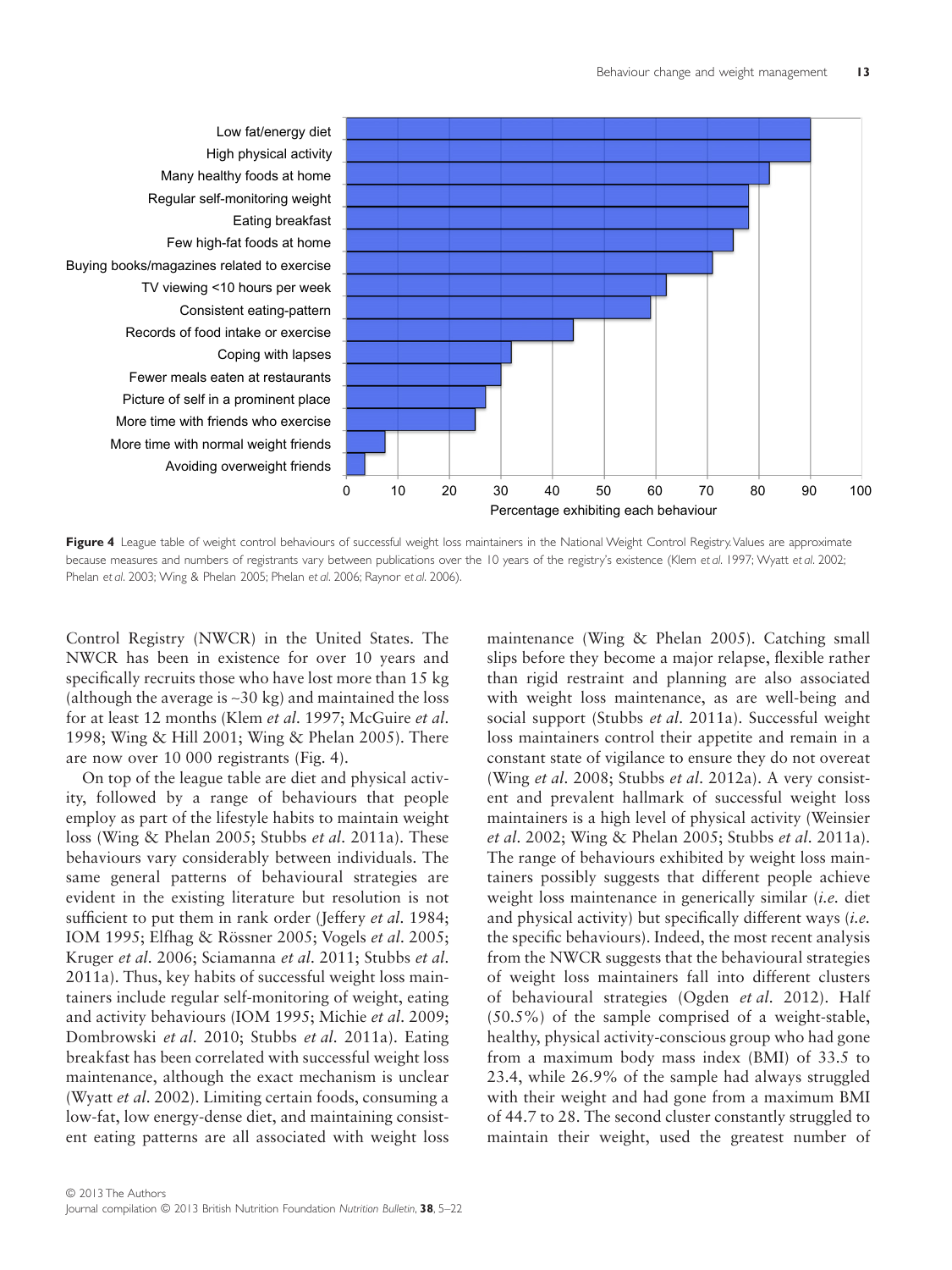behaviour change strategies and sources of support and struggled more with their emotions. Within the NWCR sample, 12.7% succeeded at their first attempt, but had less weight to lose (from a BMI of 32.0 to 23.3), comprised of a higher proportion of males and had less of a history of weight and related health problems. A fourth cluster had changed their BMI from an average of 37.3 to 26.1, were older, did less physical activity, had a higher fat intake but ate fewer meals per day than the other three clusters (Ogden *et al*. 2012).

## **Behaviour change over the course of the weight loss journey**

As people progress through their weight loss journey, different individuals change various traits to differing degrees over time and so, behaviour changes associated with successful weight loss are complex, heterogeneous and dispersed over time (Stubbs *et al*. 2011a). Changes are not uniform across individuals or time, making them hard to measure or predict. Many people experiment with different behavioural solutions until they find pathways of behaviour change that best suit their lifestyles. Under these conditions, patterns of behaviour change are inconsistent and variable and can be characterised by repeated attempts.

In the post-weight loss or weight maintenance phase, there is evidence that successful weight loss maintainers settle into a new profile of behaviours, attitudes and psychological profiles that essentially keep them in a state of constant vigilance (Elfhag & Rössner 2005; Wing & Phelan 2005; Stubbs *et al*. 2011a). NWCR participants who have lost 30 to 35 kg have a 90% chance of relapse in the first one to two years. After five years, that risk is reduced to 30% (Wing & Phelan 2005). This implies that maintaining a new pattern of behaviours after weight loss decreases the risk of weight regain. A significant proportion of people do relapse and either regain weight or revert to strategies of attempted weight loss. Under these conditions patterns of behaviour change are inconsistent and variable for relapsers but less so for maintainers (Stubbs *et al*. 2011a). However, for weight maintainers, there is considerable inter-individual variability in behavioural strategies used (Wing & Phelan 2005; Ogden *et al*. 2012).

# **Weight relapse: physiology, emotion and behaviour**

The physiological changes that occur during the transition between weight loss and weight loss maintenance, if not managed by behaviour change strategies, will lead

to weight relapse. However, for the individual, the prism through which lapses and relapses in the weight loss journey are viewed is not one of physiology but of emotion and behaviour. Even successful weight loss maintainers have to remain vigilant and relapse is frequent (Phelan *et al*. 2003).The overarching predictor of relapse is a failure to build on and maintain the patterns of behaviours that led to weight loss in the first place (Stubbs *et al*. 2011a). Factors associated with weight regain include negative life events and family dysfunction, higher levels of depression and negative emotions, dietary disinhibition, small lapses, physiological cravings, impulsiveness and binge eating (Schlundt *et al*. 1989; Wing *et al*. 2008), infrequent physical activity, eating unconsciously in response to emotions, low use of available social support and avoidance of directly confronting problems (Kayman *et al*. 1990). Thus, relapse can be characterised by a cluster of traits that indicate a tendency to fail to adopt behavioural strategies that navigate around the physiological pull induced by an induced energy deficit.

These observations suggest that relapse avoidance and successful maintenance strategies involve developing skills and coping strategies in the domains of behaviour (*e.g.* diet and activity) and emotion (*e.g.* structure vs. impulsiveness, social support, finding solutions other than food as a means to cope with emotional perturbations). It seems that for successful weight loss maintainers, these behavioural changes (which begin during weight loss) become practiced until they become autonomic default long-term habits. Even then, small lapses occur and require considerable effort to overcome.

There is a large emotional dimension to relapse. Food is deeply embedded in the functioning of both our emotive and reasoned thoughts and actions (Stubbs *et al*. 2012b). This has consequences for the way we interact with food; the way we use food for social and emotive purposes and in the current environment; for our ability to form planned, reasoned behavioural pathways to manage energy balance by controlling our food intake and/or physical activity (Stubbs *et al*. 2012b). Modern society stigmatises the overweight and consumption of energy in excess of requirements (despite the fact we are designed to do so) (Rogge *et al*. 2004; Puhl & Heuer 2009; Puhl & Heuer 2010; Stubbs *et al*. 2012b). At the same time, marketing and the media offer food as a major source of comfort and soothing (Lieberman 2006). This creates an emotional conflict by putting the intentions of our planned weight management behaviours at odds with our physiological design, which is to eat in the face of plenty, to protect ourselves from uncertainty in the food supply (Stubbs & Tolkamp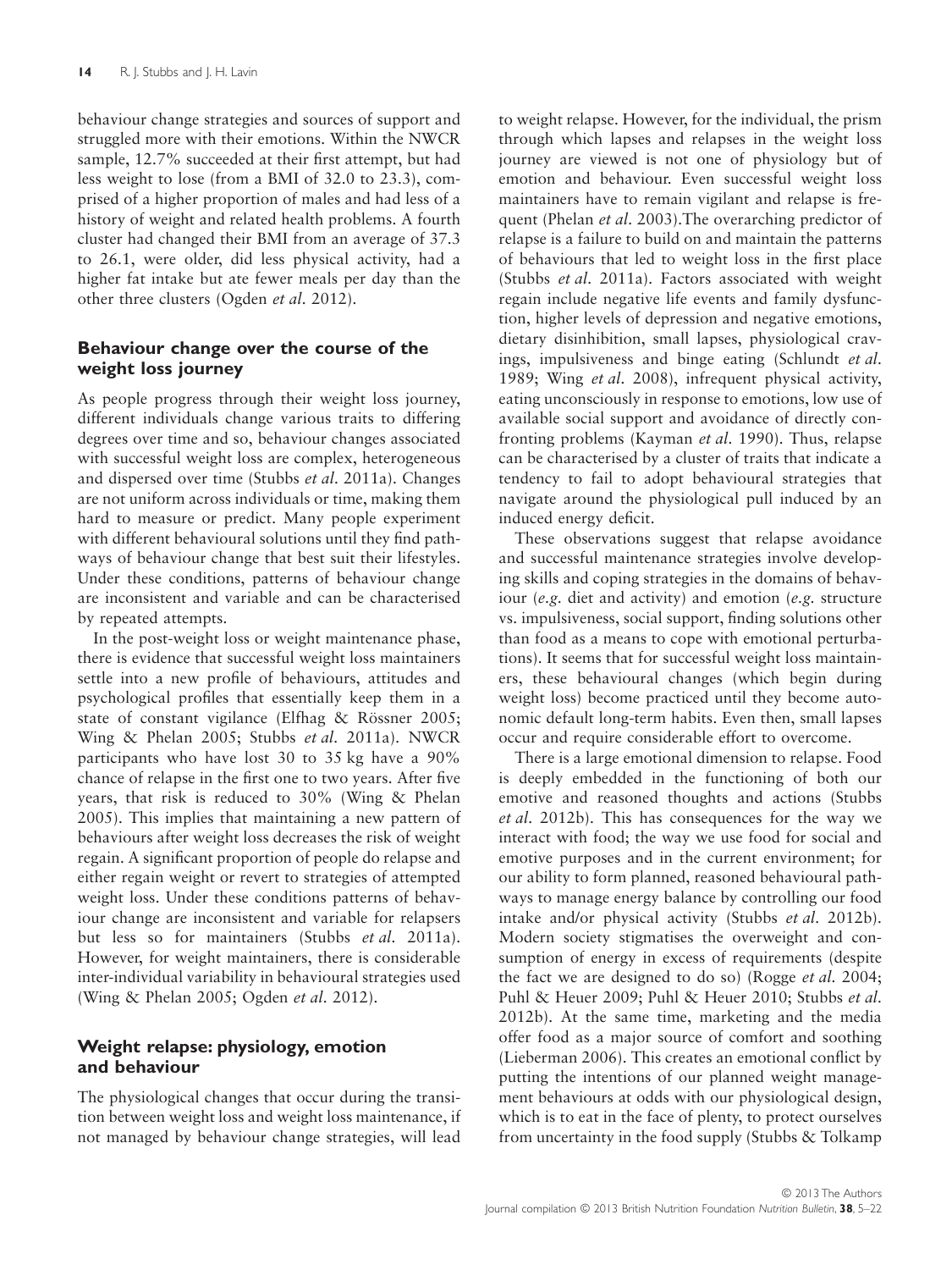2006; Stubbs *et al*. 2012b) and to respond to energy deficits by compensating energy intake and expenditure. Turner *et al*. emphasise the importance of low selfesteem as a trigger for relapse (Turner *et al*. 1995). A survey by Cachelin *et al*. of 3394 men and women found that women in particular rated depression, stress, low self-esteem and the need to avoid situations as the more important reasons for weight gain and were more likely to feel terrible in response to a relapse (Cachelin *et al*. 1998). Similarly, Byrne *et al*. identified characteristics associated with weight regain, namely, failure to achieve weight goals and dissatisfaction with weight achieved; tendency to evaluate worth in terms of weight and shape; a lack of vigilance with regard to weight control dichotomous thinking; and, a tendency to use food to regulate mood (Byrne *et al*. 2003).

Feelings of failure, stigma, self-criticism and shame may be key factors that influence whether a lapse becomes a relapse. As a stigmatised condition, obesity invokes criticism from others (Gilbert 2009; Stubbs *et al*. 2012b). Criticism from others undermines our weight control capability and motivation. Criticism from others increases our own self-criticism. Selfcriticism stimulates emotional threat systems. A sense of threat leads people to become defensive, to be stressed and to seek comfort. A major source of comfort is food. Thus, when people experience a weight lapse, they can become trapped in a chaotic emotional cycle which derails strategies of planned behaviour. There is therefore a complex relationship between physiology, emotion and behaviour, which can affect strategies of weight loss and weight loss maintenance (Stubbs *et al*. 2012b) (Fig. 5). This raises the question of how best to scale solutions to weight management in the general population. Implementing behaviour change in the community requires expertise in engaging, motivating, guiding and encouraging healthy choices, and coping with lapses to support behaviour change until it becomes the basis of healthy habits.

# **Scaling behaviour change solutions at the level of the community in the general population**

As an intensely social species, we solve many of our behavioural problems through social interactions. Informed choices are not enough (Cohen & Babey 2012). Similarly, behaviour change is too complex and heterogeneous to be shifted in the desired direction by a series of strategically placed nudges (House of Lords 2011). For many, weight loss trajectories are relatively precarious attempts at charting the course of planned



Figure 5 How feelings of failure, stigma, self-criticism and shame may be key factors that influence whether a lapse becomes a relapse. People experiencing a weight lapse can become trapped in a chaotic emotional cycle, which derails strategies of planned behaviour (Gilbert 2009).

behaviour in the face of relatively strong opposing forces. Most people need guidance and support. There is growing evidence that community-based programmes which combine the mechanics of behaviour change with the key motivators for changing habits are effective as the first line in helping people adopt healthier dietary and activity patterns and in providing support to enable them to sustain these changes (Heshka *et al*. 2003; Bye *et al*. 2005; Lavin *et al*. 2006; Truby *et al*. 2006; The Counterweight Project Team 2008; Pallister *et al*. 2009; Ahern *et al*. 2011; Jebb *et al*. 2011; Jolly *et al*. 2011; Stubbs *et al*. 2011b). The mechanics of behaviour change are techniques involved in a programme, such as dietary behaviours, physical activity behaviours and specific behaviour change tools. They are the 'what' of behaviour change. The motivators of behaviour change are the psychosocial and motivational support, coping strategies and affiliative support for when things do not go well, identifying individual problems and personal solutions (Stubbs *et al*. 2012b). These are the 'how' of behaviour change. Both the mechanics and motivators of behaviour change need to be wrapped around the individual in a support structure with which they can engage as they need it (Fig. 6).

Dietary behaviours need to be relatively simple and manageable to the individual. They also need to be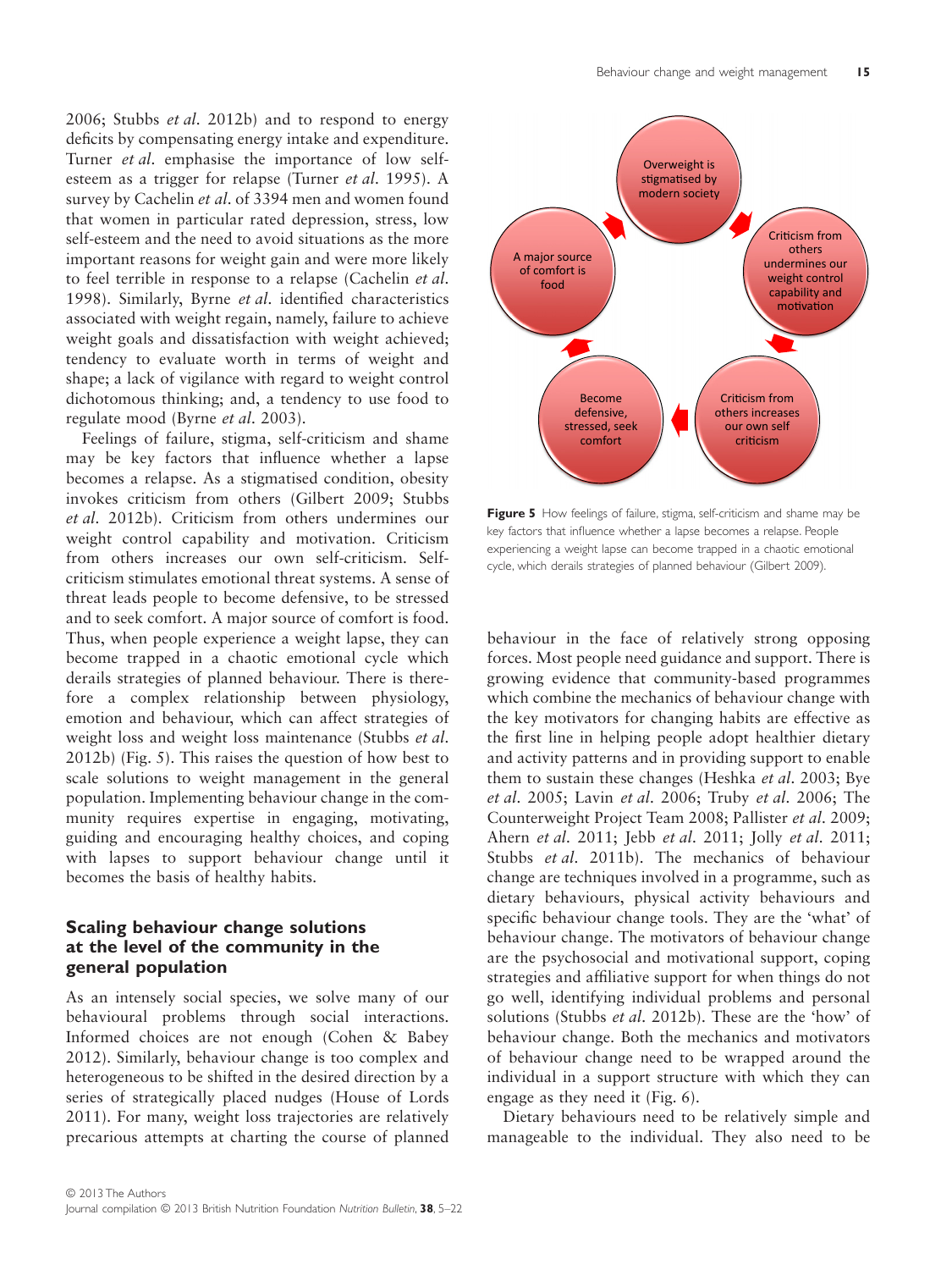

sustainable so that weight loss can progress to longerterm weight-loss maintenance. Focusing on foods which are primarily traditional groceries, high in nutrient density but low in energy density, allows people to develop lasting dietary habits which pose minimum risk for weight regain and avoid hunger or 'dieting'. These are foods such as fruits and vegetables, lean meat and fish, pasta, rice, potatoes, beans, lentils and low-fat dairy products (Stubbs *et al*. 2010). Key behaviours of weight loss maintainers are to limit, constrain and count high-risk foods and to navigate towards foods that will promote a healthy, balanced diet (Wing & Phelan 2005). However, for changes in dietary behaviours to be sustainable, people must give themselves flexibility and allow themselves some of the foods that are high risk for weight gain but which are deemed to be enjoyable. This has been called an 80:20 lifestyle (Golay, personal communication) and is practised by one commercial weight management organisation (Slimming World). By using current evidence relating to appetite and satiety, it is possible to navigate to healthier dietary habits that are sustainable and enjoyable in the long term (Stubbs *et al*. 2010).

Physical activity is not a good predictor of weight loss but is critical for weight loss maintenance, so it is important to promote a gradual increase in activity behaviours as the weight loss journey progresses. In this way, sedentary people can develop a commitment to behaviour change so that the weight loss part of the journey is about becoming less sedentary and moderately active, while the weight loss maintenance component is about being habitually active (Stubbs *et al*. 2010). This approach enables people to build physical activity into their lives without it becoming an aversive shock to the system and puts current knowledge about physical activity into practice for the participants.

It is known that group support is more conducive to weight loss than currently available standard care (Heshka *et al*. 2003; Jebb *et al*. 2011). Although it is important to note that one-to-one comprehensive coaching and treatment can be very effective, it is extremely difficult to apply such resource-intensive treatment on the scale of the whole population; and, while it is known that group support is a vehicle for behaviour change, the exact mechanisms are less clear. Humans are intensely social animals and turn to social support for comfort, affiliation, to develop new skills and coping strategies, as well as to find a safe environment in which to learn to navigate toward a healthy body weight (Stubbs *et al*. 2012b). The impact of expert patient-led group support systems has become apparent for a variety of chronic relapsing conditions ranging from weight control, mental health, to drug dependency and HIV (Grimes & Cole 1996; Banks 1997; Citron *et al*. 1999; Humphreys & Ribisl 1999; Moos *et al*. 2001; Masudomi *et al*. 2004; Dongre *et al*. 2007;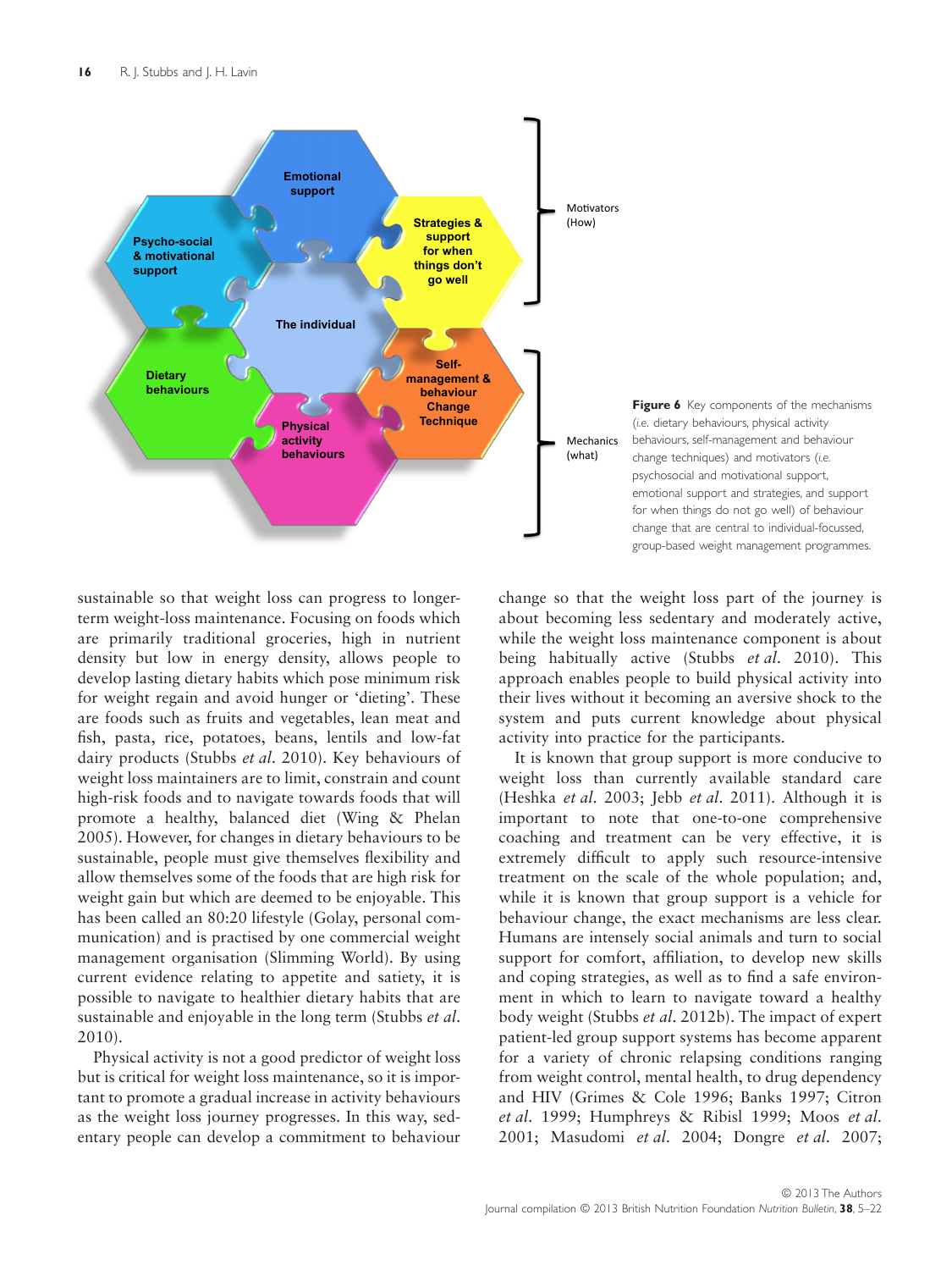Timko & DeBenedetti 2007; Powell & Perron 2010). These systems provide a mix of emotional and practical help according to individual need.

In terms of obesity, a dynamic expert patient-led group infrastructure can assist people in coping with stigma, criticism, self-criticism and hence relapse. Individual support in a structured group context nurtures self-efficacy, provides compassionate support, relates to individuals' problems and barriers, enables individuals to develop commitment for planned behaviour change, helps participants cope with self-induced or external 'sabotage' to weight management behaviours, and enables sharing of experiences, problems and solutions. Expert patient-led groups can help people cope with both the emotional and physical burdens of being overweight by creating a dynamic where participants can solve common problems, support each other emotionally and develop behaviour change skills that they then take away with them, fostering autonomy and self-efficacy (Humphreys & Ribisl 1999). In this way, they find solutions and support for their issues and concerns, which they can then pass on to their own social networks (*e.g.* families and friends). This is important because studies show that those who successfully maintain weight loss in the long term are the people who find their own solutions that suit their specific lifestyles (Elfhag & Rössner 2005; Wing & Phelan 2005; Stubbs *et al*. 2011a; Ogden *et al*. 2012) (*i.e.* they find ways that work for themselves as individuals). This is part of the answer to the heterogeneity of the obesity problem, by providing solutions that go beyond the one-size-fits-all approaches such as low-fat diets or physical activity (Ogden *et al*. 2012). Individualised support in a group context is one of the solutions to scaling weight management approaches across the whole population in a cost-effective manner.

It is almost axiomatic that diet and lifestyle groupbased programmes will not work for everyone and that the obese population needs to be offered a balanced portfolio of behavioural and other solutions. However, in terms of delivering large-scale solutions in a costeffective and scalable manner, these approaches have considerable potential for the implementation of behaviour change, data gathering and further refinement, based on the evidence obtained from them.

# **Summary and conclusions**

Weight loss is a difficult journey often characterised by repeated faltering attempts. Weight loss induces changes in physiological and emotional systems, which tend to pull people back to where they came from and create a

behavioural challenge for those attempting to lose weight and maintain the loss. Weight loss decreases fat and fat-free mass. Fat loss triggers hormone cascades that may influence appetite and weight regain. Loss of fat-free mass decreases several components of energy expenditure. Paths of behaviour change to promote weight loss are trodden across shifting physiological sands, which may influence (and undermine) the actual behaviours people are trying to change. Currently, it is unclear how rate, extent, or the type of weight loss impact on signalling systems that can oppose weight loss, as well as how these changes affect emotion, behaviour and weight outcomes. This is an important area for future enquiry.

Changes in eating behaviour appear to be more important for weight loss earlier in the weight loss journey, while physical activity becomes an important additional behavioural strategy to support changes in dietary behaviour during weight loss maintenance. A range of weight-loss behaviours characterise weight loss and its maintenance. There may be differing clusters of behaviours, which characterise weight loss compared with weight loss maintenance, and there appear to be different clusters of behaviours that characterise weightloss maintainers.

There is evidence that successful weight loss maintainers adapt and transform the initial behaviours of weight loss into those of weight maintenance so that they become autonomic and habitual. However, most remain in a constant state of vigilance with respect to selfmonitoring and relapse prevention. Relapse is not infrequent. The overarching characteristic of relapse is a failure to build on and maintain the patterns of behaviour that led to weight loss in the first place. Relapse is characterised by environmental, psychosocial and/or emotional triggers that undermine the capability, motivation and opportunity to map paths of planned behaviour from the process of change to the development of new habits.

To proceed along the difficult journey of weight loss to one of habitual weight loss maintenance requires long-term self-management. Environments and programmes that support, nurture and facilitate long-term behaviour change give people the capability, the opportunity and the motivation to navigate to a healthy weight.

# **Conflict of interest**

The authors, Dr James Stubbs and Dr Jacqui Lavin are employed by Slimming World. Slimming World is a commercial weight management organisation specialising in behaviour change.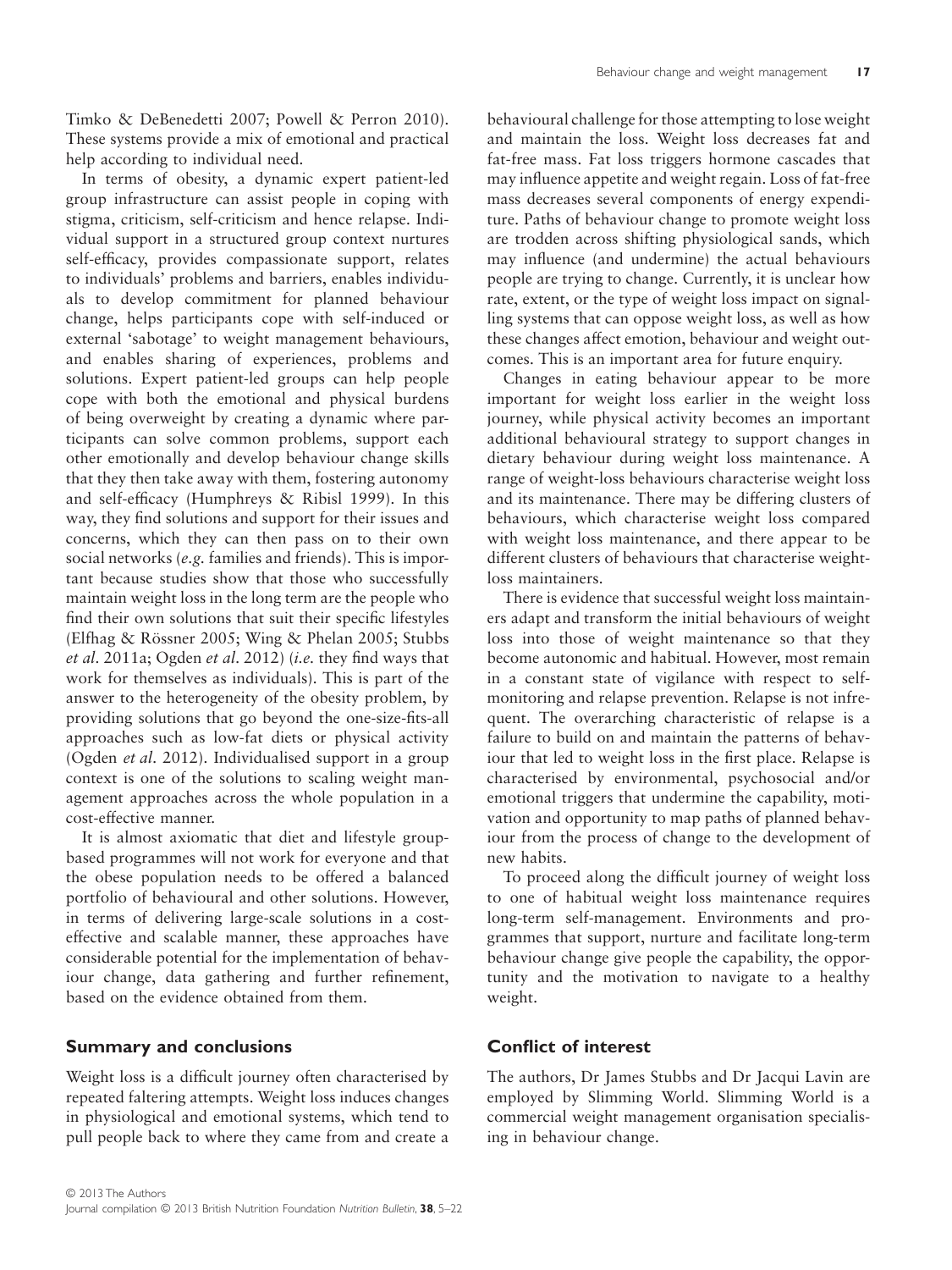### **References**

Ahern AL, Olson AD, Aston LM *et al*. (2011) Weight Watchers on prescription: an observational study of weight change among adults referred to Weight Watchers by the NHS. *BMC Public Health* **11**: 434.

Aldrich ND, Reicks MM, Sibley SD *et al*. (2011) Varying protein source and quantity do not significantly improve weight loss, fat loss, or satiety in reduced energy diets among midlife adults. *Nutrition Research* **31**: 104–12.

Allison DB & Engel CN (1995) Predicting treatment outcome: why have we been so unsuccessful? In: *Obesity Treatment: Establishing Goals, Improving Outcomes, and Reviewing the Research Agenda*, (FX Pi-Sunyer, DB Allison eds), pp. 191–8. Plenum Publishing Corporation: New York.

Astrup A, Grunwald GK, Melanson EL *et al*. (2000) The role of low-fat diets in body weight control: a meta-analysis of ad libitum dietary intervention studies. *International Journal of Obesity and Related Metabolic Disorders* **24**: 1545–52.

Banks E (1997) The social capital of self-help mutual aid groups. *Social Policy* **28**: 30–8.

Benjamin RM (2010) The Surgeon General's vision for a healthy and fit nation. *Public Health Reports* **125**: 514–15.

Blaine BE, Rodman J & Newman JM (2007) Weight loss treatment and psychological well-being. *Journal of Health Psychology* **12**: 66–82.

Blundell JE & Stubbs RJ (1998) Diet composition and the control of food intake in humans. In: *Handbook of Obesity*, (GE Bray, C Bouchard, WPT James eds), pp. 243–72. Marcel Dekker: New York.

Blundell JE & Stubbs RJ (2004) Diet and food intake in Humans. In: *Handbook of Obesity*, 2nd edn, (GA Bray, C Bouchard, WPT James eds), pp. 427–460. Marcel Dekker Inc.: New York.

Blundell JE, Caudwell P, Gibbons C *et al*. (2012a) Role of resting metabolic rate and energy expenditure in hunger and appetite control: a new formulation. *Disease Models and Mechanisms* **5**: 608–13.

Blundell JE, Caudwell P, Gibbons C *et al*. (2012b) Body composition and appetite: fat-free mass (but not fat mass or BMI) is positively associated with self-determined meal size and daily energy intake in humans. *British Journal of Nutrition* **107**: 445–9.

Bosy-Westphal A, Kossel E, Goele K *et al*. (2009) Contribution of individual organ mass loss to weight loss-associated decline in resting energy expenditure. *American Journal of Clinical Nutrition* **90**: 993–1001.

Broeder CE, Burrhus KA, Svanevik LS *et al*. (1992) The effects of aerobic fitness on resting metabolic rate. *American Journal of Clinical Nutrition* **55**: 795–801.

Brownell KD & Rodin J (1994) The dieting maelstrom. Is it possible and advisable to lose weight? *American Psychologist* **49**: 781– 91.

Brownell KD, Marlatt GA, Lichtenstein E *et al*. (1986) Understanding and preventing relapse. *American Psychologist* **41**: 765–82.

Bye C, Avery A & Lavin J (2005) Tackling obesity in men – preliminary evaluation of men-only groups within a commercial slimming organization. *Journal of Human Nutrition and Dietetics* **18**: 391–4.

Byrne S, Cooper Z & Fairburn C (2003) Weight maintenance and relapse in obesity: a qualitative study. *International Journal of Obesity and Related Metabolic Disorders* **27**: 966–2.

Cachelin FM, Striegel-Moore RH & Brownell KD (1998) Beliefs about weight gain and attitudes toward relapse in a sample of women and men with obesity. *Obesity Research* **6**: 231–7.

Catenacci VA & Wyatt HR (2007) The role of physical activity in producing and maintaining weight loss. *Nature Clinical Practice Endocrinology & Metabolism* **3**: 518–29.

Citron M, Solomon P & Draine J (1999) Self-help groups for families of persons with mental illness: perceived benefits of helpfulness. *Community Mental Health Journal* **35**: 15–30.

Cohen DA & Babey SH (2012) Contextual influences on eating behaviours: heuristic processing and dietary choices. *Obesity Reviews* **13**: 766–79.

Crujeiras AB, Goyenechea E, Abete I *et al*. (2010) Weight regain after a diet-induced loss is predicted by higher baseline leptin and lower ghrelin plasma levels. *Journal of Clinical Endocrinology and Metabolism* **95**: 5037–44.

DH (Department of Health) (2008) Healthy weight, Healthy Lives; A cross Government Strategy for England. London.

DiMeglio DP & Mattes RD (2000) Liquid versus solid carbohydrate: effects on food intake and body weight. *International Journal of Obesity and Related Metabolic Disorders* **24**: 794– 800.

Dombrowski SU, Avenell A & Sniehott FF (2010) Behavioural interventions for obese adults with additional risk factors for morbidity: systematic review of effects on behaviour, weight and disease risk factors. *Obesity Facts* **3**: 377–96.

Dongre AR, Deshmukh PR & Garg BS (2007) A comparison of HIV/AIDS awareness between self-help group leaders and other women in the villages of Primary Health Centre, Anji. *Journal of Communicable Diseases* **39**: 101–4.

Donnelly JE, Blair SN, Jakicic JM *et al*. (2009) American College of Sports Medicine Position Stand. Appropriate physical activity intervention strategies for weight loss and prevention of weight regain for adults. *Medicine and Science in Sports and Exercise* **41**: 459–71.

Doucet E & Cameron J (2007) Appetite control after weight loss: what is the role of bloodborne peptides? *Applied Physiology, Nutrition, and Metabolism* **32**: 523–32.

Drewnowski A (1998) Energy density, palatability, and satiety: implications for weight control. *Nutrition Reviews* **56**: 347–53.

Drewnowski A (2007) The real contribution of added sugars and fats to obesity. *Epidemiological Reviews* **29**: 160–71.

Elfhag K & Rössner S (2005) Who succeeds in maintaining weight loss? A conceptual review of factors associated with weight loss maintenance and weight regain. *Obesity Reviews* **6**: 67–85.

Ello-Martin JA, Roe LS, Ledikwe JH *et al*. (2007) Dietary energy density in the treatment of obesity: a year-long trial comparing 2 weight-loss diets. *American Journal of Clinical Nutrition* **85**: 1465–77.

Fontaine KR, Barofsky I, Andersen RE *et al*. (1999) Impact of weight loss on health-related quality of life. *Quality of Life Research* **8**: 275–7.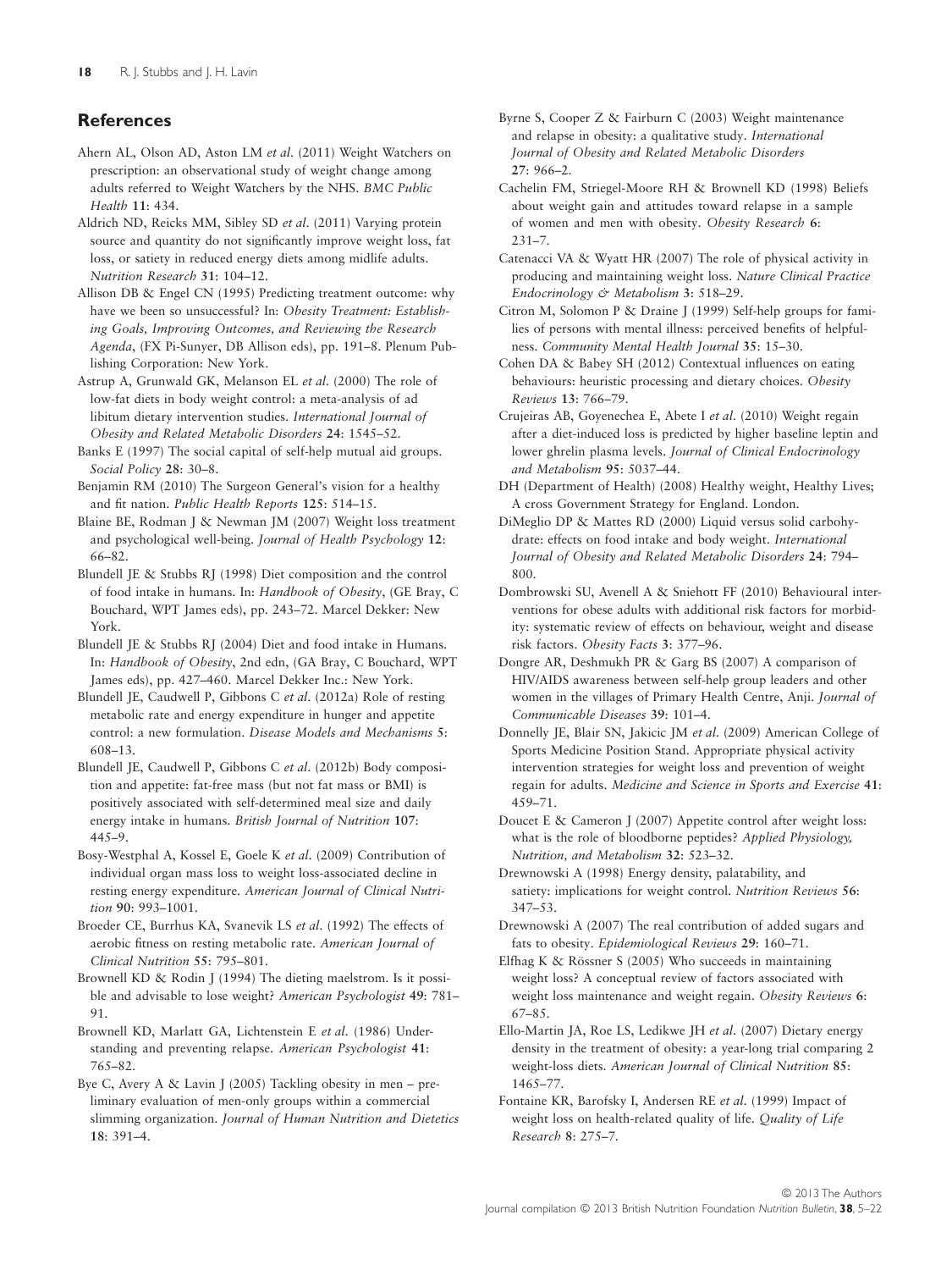Fontaine KR, Barofsky I, Bartlett SJ *et al*. (2004) Weight loss and health-related quality of life: results at 1-year follow-up. *Eating Behaviours* **5**: 85–8.

Foreyt JP & Goodrick GK (1991) Factors common to successful therapy for the obese patient. *Medicine and Science in Sports and Exercise* **23**: 292–7.

Foreyt JP & Goodrick GK (1995) Prediction in weight management outcome: implcations for practice. In: *Obesity Treatment: Establishing Goals, Improving Outcomes, and Reviewing the Research Agenda*, (FX Pi-Sunyer, DB Allison eds), pp. 199–208. Plenum Publishing Corporation: New York.

Foster GD, Wadden TA, Vogt RA *et al*. (1997) What is a reasonable weight loss? Patients' expectations and evaluations of obesity treatment outcomes. *Journal of Consulting and Clinical Psychology* **65**: 79–85.

Franz MJ, VanWormer JJ, Crain AL *et al*. (2007) Weight-loss outcomes: a systematic review and meta-analysis of weight-loss clinical trials with a minimum 1-year follow-up. *Journal of the American Dietetic Association* **107**: 1755–67.

Friedman MA & Brownell KD (1995) Psychological correlates of obesity: moving to the next research generation. *Psychological Bulletin* **117**: 3–20.

Gilbert P (2009) *The Compassionate Mind*. Constable and Robinson: London.

Glenny AM, O'Meara S, Melville A *et al*. (1997) The treatment and prevention of obesity: a systematic review of the literature. *International Journal of Obesity and Related Metabolic Disorders* **21**: 715–37.

Goldsmith R, Joanisse DR, Gallagher D *et al*. (2010) Effects of experimental weight perturbation on skeletal muscle work efficiency, fuel utilization, and biochemistry in human subjects. *American Journal of Physiology – Regulatory, Integrative and Comparative Physiology* **298**: R79–88.

Government Office for Science (2007) Tackling Obesities: future choices. London.

de Graaf C (2011) Trustworthy satiety claims are good for science and society. Comment on 'Satiety. No way to slim'. *Appetite* **57**: 778–83; discussion 784–90.

Grimes DE & Cole FL (1996) Self-help and life quality in persons with HIV disease. *AIDS Care. Psychological and Socio-Medical Aspects of AIDS/HIV* **8**: 691–9.

Hall KD (2007) Body fat and fat-free mass inter-relationships: Forbes's theory revisited. *British Journal of Nutrition* **97**: 1059– 63.

Hall KD (2010) Mechanisms of metabolic fuel selection: modeling human metabolism and body-weight change. *IEEE Engineering in Medicine and Biology Magazine* **29**: 36–41.

Hall KD (2012) Modeling metabolic adaptations and energy regulation in humans. *Annual Review of Nutrition* **32**: 35–54.

Heilbronn LK, de Jonge L, Frisard MI *et al*. (2006) Effect of 6-month calorie restriction on biomarkers of longevity, metabolic adaptation, and oxidative stress in overweight individuals: a randomized controlled trial. *Journal of the American Medical Association* **295**: 1539–48.

Heshka S, Anderson JW, Atkinson RL *et al*. (2003) Weight loss with self-help compared with a structured commercial program: a randomized trial. *Journal of the American Medical Association* **289**: 1792–8.

- HM (Her Majesty's Government (2010) Healthy Lives, Healthy People: Our strategy for public health in England. London.
- House of Lords (2011) *Behaviour Change*. Report from the House of Lords Science and Technology Select Committee. The Stationery Office, London. Available at: http://www.publications. parliament.uk/pa/ld201012/ldselect/ldsctech/179/179.pdf (accessed 21 May 2012)
- Howarth NC, Saltzman E & Roberts SB (2001) Dietary fiber and weight regulation. *Nutrition Reviews* **59**: 129–39.

Humphreys K & Ribisl KM (1999) The case for a partnership with self-help groups. *Public Health Reports* **114**: 322–9.

IOM (Institute of Medicine) (1995) *Weighing the Options: Criteria for Evaluating Weight Management Programmes*. National Academy Press: Washington, DC.

Jakicic JM, Marcus BH, Lang W *et al*. (2008) Effect of exercise on 24-month weight loss maintenance in overweight women. *Archives of Internal Medicine* **168**: 1550–9; discussion 1559–60.

Jebb SA, Ahern AL, Olson AD *et al*. (2011) Primary care referral to a commercial provider for weight loss treatment versus standard care: a randomised controlled trial. *Lancet* **378**: 1485–92.

Jeffery RW, Bjornson-Benson WM, Rosenthal BS *et al*. (1984) Correlates of weight loss and its maintenance over two years of follow-up among middle-aged men. *Preventive Medicine* **13**: 155– 68.

Johnstone AM (2012) Safety and efficacy of high-protein diets for weight loss. *Proceedings of the Nutrition Society* **71**: 339–49.

Jolly K, Lewis A, Beach J *et al*. (2011) Comparison of range of commercial or primary care led weight reduction programmes with minimal intervention control for weight loss in obesity: Lighten Up randomised controlled trial. *British Medical Journal* **343**: d6500.

Kant AK, Graubard BI, Schatzkin A *et al*. (1995a) Proportion of energy intake from fat and subsequent weight change in the NHANES I Epidemiologic Follow-up Study. *American Journal of Clinical Nutrition* **61**: 11–17.

Kant AK, Schatzkin A, Graubard BI *et al*. (1995b) Frequency of eating occasions and weight change in the NHANES I Epidemiologic Follow-up Study. *International Journal of Obesity and Related Metabolic Disorders* **19**: 468–74.

Kayman S, Bruvold W & Stern JS (1990) Maintenance and relapse after weight loss in women: behavioral aspects. *American Journal of Clinical Nutrition* **52**: 800–7.

Keys A, Brezek J, Henschel A *et al*. (1950) *The Biology of Human Starvation*. University of Minnesota Press: Minneapolis, MN.

Kissileff HR, Thornton JC, Torres MI *et al*. (2012) Leptin reverses declines in satiation in weight-reduced obese humans. *American Journal of Clinical Nutrition* **95**: 309–17.

Klem ML, Wing RR, McGuire MT *et al*. (1997) A descriptive study of individuals successful at long-term maintenance of substantial weight loss. *American Journal of Clinical Nutrition* **66**: 239–46.

Kolotkin RL, Crosby RD, Williams GR *et al*. (2001) The relationship between health-related quality of life and weight loss. *Obesity Research* **9**: 564–71.

Kotidis EV, Koliakos GG, Baltzopoulos VG *et al*. (2006) Serum ghrelin, leptin and adiponectin levels before and after weight loss: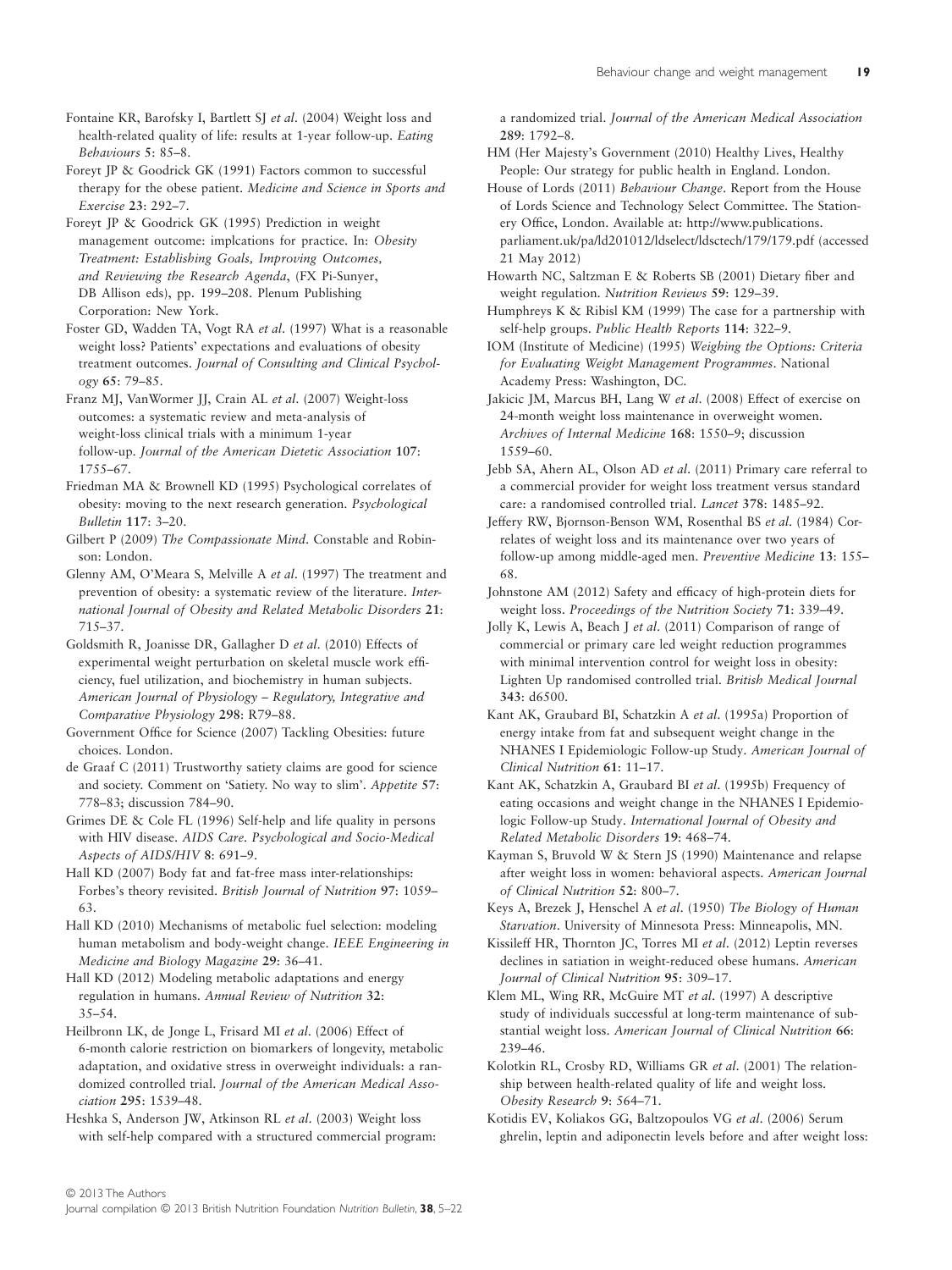comparison of three methods of treatment – a prospective study. *Obesity Surgery* **16**: 1425–32.

Kruger J, Blanck HM & Gillespie C (2006) Dietary and physical activity behaviors among adults successful at weight loss maintenance. *International Journal of Behavioural Nutrition and Physical Activity* **3**: 17.

Larsen TM, Dalskov SM, van Baak M *et al*. (2010) Diets with high or low protein content and glycemic index for weight-loss maintenance. *New England Journal of Medicine* **363**: 2102–13.

Lavin JH, Avery A, Whitehead SM *et al*. (2006) Feasibility and benefits of implementing a Slimming on Referral service in primary care using a commercial weight management partner. *Public Health* **120**: 872–81.

Leibel RL & Hirsch J (1984) Diminished energy requirements in reduced-obese patients. *Metabolism* **33**: 164–70.

Leibel RL, Rosenbaum M & Hirsch J (1995) Changes in energy expenditure resulting from altered body weight. *New England Journal of Medicine* **332**: 621–8.

Leidy HJ, Tang M, Armstrong CL *et al*. (2011) The effects of consuming frequent, higher protein meals on appetite and satiety during weight loss in overweight/obese men. *Obesity* **19**: 818–24.

Lieberman LS (2006) Evolutionary and anthropological perspectives on optimal foraging in obesogenic environments. *Appetite* **47**: 3–9.

Maestu J, Jurimae J, Valter I *et al*. (2008) Increases in ghrelin and decreases in leptin without altering adiponectin during extreme weight loss in male competitive bodybuilders. *Metabolism* **57**:  $221 - 5$ 

Martin CK, Heilbronn LK, de Jonge L *et al*. (2007) Effect of calorie restriction on resting metabolic rate and spontaneous physical activity. *Obesity* **15**: 2964–73.

Masudomi I, Isse K, Uchiyama M *et al*. (2004) Self-help groups reduce mortality risk: a 5-year follow-up study of alcoholics in the Tokyo metropolitan area. *Psychiatry and Clinical Neurosciences* **58**: 551–7.

Mattes R (2006) Fluid calories and energy balance: the good, the bad, and the uncertain. *Physiology & Behavior* **89**: 66–70.

Mattes RD (1996) Dietary compensation by humans for supplemental energy provided as ethanol or carbohydrate in fluids. *Physiology & Behavior* **59**: 179–87.

McGuire MT, Wing RR, Klem ML *et al*. (1998) Long-term maintenance of weight loss: do people who lose weight through various weight loss methods use different behaviors to maintain their weight? *International Journal of Obesity and Related Metabolic Disorders* **22**: 572–7.

McKiernan F, Hollis JH, McCabe GP *et al*. (2009) Thirst-drinking, hunger-eating; tight coupling? *Journal of the American Dietetic Association* **109**: 486–90.

Michie S, Abraham C, Whittington C *et al*. (2009) Effective techniques in healthy eating and physical activity interventions: a meta-regression. *Health Psychology* **28**: 690–701.

Moos R, Schaefer J, Andrassy J *et al*. (2001) Outpatient mental health care, self-help groups, and patients' one-year treatment outcomes. *Journal of Clinical Psychology* **57**: 273–87.

NAO (National Audit Office) (2001) Tackling obesity in England.

NICE (National Institute for Health and Clinical Excellence) (2006) Obesity: Guidance on the prevention, identification, assessment and management of overweight and obesity in adults and children. London.

Odom J, Zalesin KC, Washington TL *et al*. (2010) Behavioral predictors of weight regain after bariatric surgery. *Obesity Surgery* **20**: 349–56.

Ogden LG, Stroebele N, Wyatt HR *et al*. (2012) Cluster analysis of the national weight control registry to identify distinct subgroups maintaining successful weight loss. *Obesity* **20**: 2039– 47.

Olshansky SJ, Passaro DJ, Hershow RC *et al*. (2005) A potential decline in life expectancy in the United States in the 21st century. *New England Journal of Medicine* **352**: 1138–45.

Pallister C, Avery A, Stubbs J *et al*. (2009) Influence of Slimming World's lifestyle programme on diet, activity behaviour and health of participants and their families. *Journal of Human Nutrition and Dietetics* **22**: 351–8.

Pan HJ, Cole BM & Geliebter A (2011) The benefits of body weight loss on health-related quality of life. *Journal of the Chinese Medical Association* **74**: 169–75.

Pardina E, Lopez-Tejero MD, Llamas R *et al*. (2009) Ghrelin and apolipoprotein AIV levels show opposite trends to leptin levels during weight loss in morbidly obese patients. *Obesity Surgery* **19**: 1414–23.

Phelan S, Hill JO, Lang W *et al*. (2003) Recovery from relapse among successful weight maintainers. *American Journal of Clinical Nutrition* **78**: 1079–84.

Phelan S, Wyatt HR, Hill JO *et al*. (2006) Are the eating and exercise habits of successful weight losers changing? *Obesity* **14**: 710– 716.

Powell T & Perron BE (2010) Self-help groups and mental health/ substance use agencies: the benefits of organizational exchange. *Substance Use and Misuse* **45**: 315–29.

Prentice AM & Poppitt SD (1996) Importance of energy density and macronutrients in the regulation of energy intake. *International Journal of Obesity and Related Metabolic Disorders* **20** (Suppl. 2): S18–23.

Prentice AM, Hennig BJ & Fulford AJ (2008) Evolutionary origins of the obesity epidemic: natural selection of thrifty genes or genetic drift following predation release? *International Journal of Obesity and Related Metabolic Disorders* **32**: 1607–10.

Prochaska JO, Norcross JC, Fowler JL *et al*. (1992) Attendance and outcome in a work site weight control program: processes and stages of change as process and predictor variables. *Addictive Behaviours* **17**: 35–45.

Puhl RM & Heuer CA (2009) The stigma of obesity: a review and update. *Obesity* **17**: 941–64.

Puhl RM & Heuer CA (2010) Obesity stigma: important considerations for public health. *American Journal of Public Health* **100**: 1019–28.

Raynor DA, Phelan S, Hill JO *et al*. (2006) Television viewing and long-term weight maintenance: results from the National Weight Control Registry. *Obesity* **14**: 1816–24.

Redman LM, Heilbronn LK, Martin CK *et al*. (2009) Metabolic and behavioral compensations in response to caloric restriction: implications for the maintenance of weight loss. *PLoS ONE* **4**: e4377.

Rogge MM, Greenwald M & Golden A (2004) Obesity, stigma, and civilized oppression. *ANS. Advances in Nursing Journal* **27**: 301–15.

Rolls BJ (2009) The relationship between dietary energy density and energy intake. *Physiology and Behaviour* **97**: 609–15.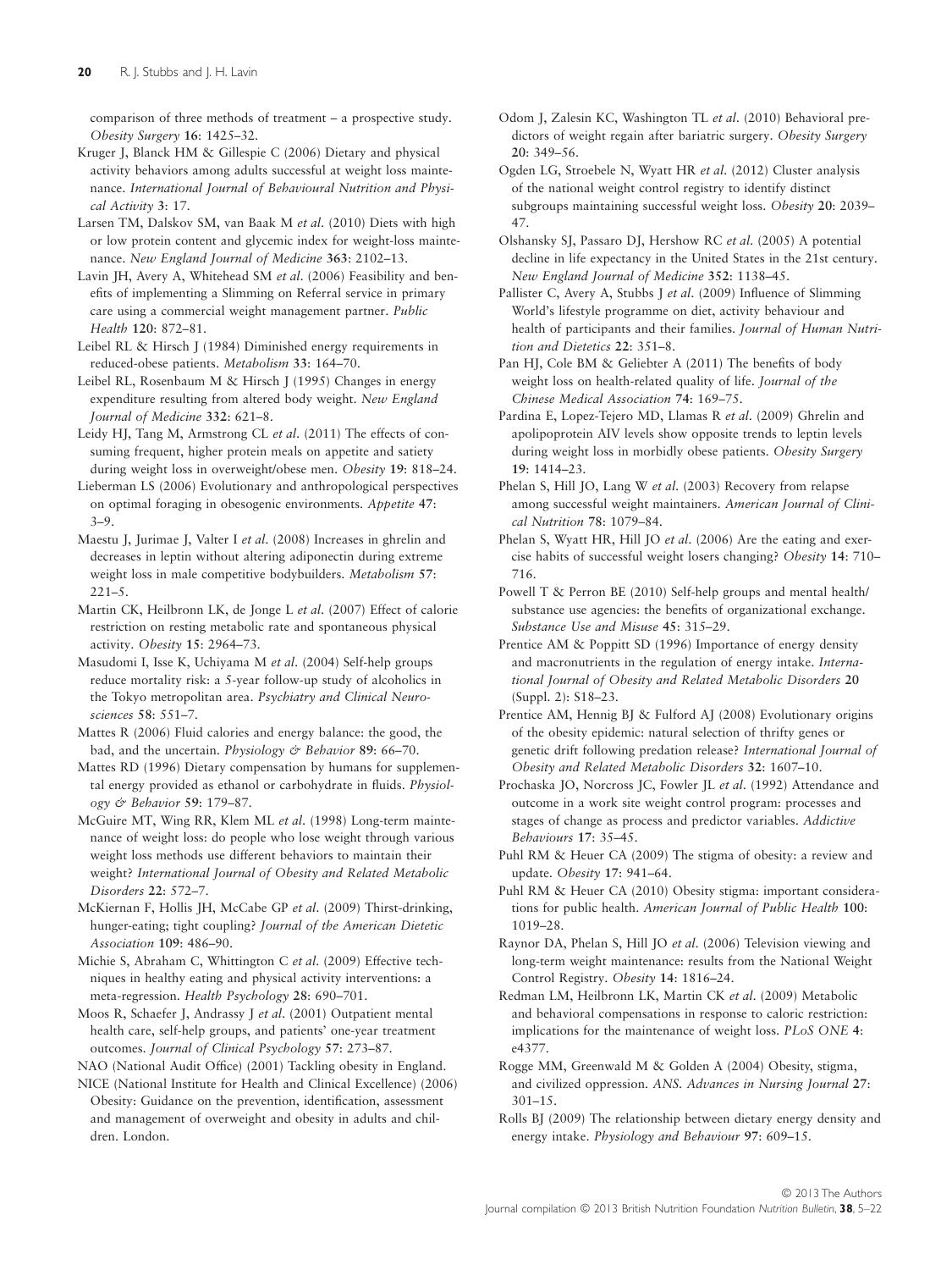Rosenbaum M, Vandenborne K, Goldsmith R *et al*. (2003) Effects of experimental weight perturbation on skeletal muscle work efficiency in human subjects. *American Journal of Physiology – Regulatory, Integrative and Comparative Physiology* **285**: R183– 92.

Sacks FM, Bray GA, Carey VJ *et al*. (2009) Comparison of weightloss diets with different compositions of fat, protein, and carbohydrates. *New England Journal of Medicine* **360**: 859–73.

Sarzynski MA, Jacobson P, Rankinen T *et al*. (2011) Associations of markers in 11 obesity candidate genes with maximal weight loss and weight regain in the SOS bariatric surgery cases. *International Journal of Obesity and Related Metabolic Disorders* **35**: 676–83.

Schlundt DG, Sbrocco T & Bell C (1989) Identification of high-risk situations in a behavioral weight loss program: application of the relapse prevention model. *International Journal of Obesity and Related Metabolic Disorders* **13**: 223–34.

Schwartz A, Kuk JL, Lamothe G *et al*. (2012) Greater than predicted decrease in resting energy expenditure and weight loss: results from a systematic review. *Obesity* **20**: 2307–10.

Sciamanna CN, Kiernan M, Rolls BJ *et al*. (2011) Practices associated with weight loss versus weight-loss maintenance results of a national survey. *American Journal of Preventive Medicine* **41**: 159–66.

Slavin J & Green H (2007) Dietary fibre and satiety. *Nutrition Bulletin* **32** (Suppl. 1): 32–42.

Slavin JL (2005) Dietary fiber and body weight. *Nutrition* **21**: 411– 18.

Stubbs J, Ferres S & Horgan G (2000) Energy density of foods: effects on energy intake. *Critical Reviews in Food Science and Nutrition* **40**: 481–515.

Stubbs J, Whybrow S, Teixeira P *et al*. (2011a) Problems in identifying predictors and correlates of weight loss and maintenance: implications for weight control therapies based on behaviour change. *Obesity Reviews* **12**: 688–708.

Stubbs J, Brogelli D, Pallister C *et al*. (2012a) Behavioural and motivational factors associated with weight loss and maintenance in a commercial weight management programme. *The Open Obesity Journal* **4**: 35–43.

Stubbs R, Hughes DA, Johnstone AM *et al*. (2003) Interactions between energy intake and expenditure in the development and treatment of obesity. In: *Progress in Obesity Research*, Vol. **9**, (G Medeiro-Neto, A Halpern, C Bouchard eds), pp. 418–25. John Libbey Eurotext Ltd: Escger surrey.

Stubbs RJ & Tolkamp BJ (2006) Control of energy balance in relation to energy intake and energy expenditure in animals and man: an ecological perspective. *British Journal of Nutrition* **95**: 657–76.

Stubbs RJ & Whybrow S (2004) Energy density, diet composition and palatability: influences on overall food energy intake in humans. *Physiology and Behavior* **81**: 755–64.

Stubbs RJ, Mazlan N & Whybrow S (2001) Carbohydrates, appetite and feeding behavior in humans. *Journal of Nutrition* **131**: 2775S–81S.

Stubbs RJ, Whybrow S & Lavin J (2010) Dietary and lifestyle measures to enhance satiety and weight control. *Nutrition Bulletin* **35**: 113–25.

Stubbs RJ, Pallister C, Whybrow S *et al*. (2011b) Weight outcomes for 34 271 participants in a commercial/primary care weight management partnership scheme. *Obesity Facts* **4**: 113–20.

Stubbs RJ, Gale C, Whybrow S *et al*. (2012b) The evolutionary inevitability of obesity in modern society: implications for behavioral solutions to weight control in the general population. In: *Obesity and Weight Management: Challenges, Practices and Health Implications*, (MP Martinez, H Robinson eds), pp. 29–49. Nova Science Publishers Inc: Hauppauge, NY.

Sumithran P, Prendergast LA, Delbridge E *et al*. (2011) Long-term persistence of hormonal adaptations to weight loss. *New England Journal of Medicine* **365**: 1597–604.

Swinburn B & Egger G (2002) Preventive strategies against weight gain and obesity. *Obesity Reviews* **3**: 289–301.

Swinburn B & Egger G (2004) The runaway weight gain train: too many accelerators, not enough brakes. *British Medical Journal* **329**: 736–9.

Swinburn BA, Sacks G, Hall KD *et al*. (2011) The global obesity pandemic: shaped by global drivers and local environments. *Lancet* **378**: 804–14.

Teixeira PJ, Going SB, Houtkooper LB *et al*. (2004) Pretreatment predictors of attrition and successful weight management in women. *International Journal of Obesity and Related Metabolic Disorders* **28**: 1124–33.

Teixeira PJ, Going SB, Sardinha LB *et al*. (2005) A review of psychosocial pre-treatmant predictors of weight control. *Obesity Reviews* **6**: 43–65.

Teixeira PJ, Silva MN, Coutinho SR *et al*. (2010) Mediators of weight loss and weight loss maintenance in middle-aged women. *Obesity* **18**: 725–35.

The Counterweight Project Team (2008) Evaluation of the Counterweight Programme for obesity management in primary care: a starting point for continuous improvement. *British Journal of General Practice* **58**: 548–54.

Timko C & DeBenedetti A (2007) A randomized controlled trial of intensive referral to 12-step self-help groups: one-year outcomes. *Drug and Alcohol Dependence* **90**: 270–9.

Truby H, Baic S, de Looy A *et al*. (2006) Randomised controlled trial of four commercial weight loss programmes in the UK: initial findings from the BBC 'diet trials'. *British Medical Journal* **332**: 1309–14.

Truong KD & Sturm R (2005) Weight gain trends across sociodemographic groups in the United States. *American Journal of Public Health* **95**: 1602–6.

Turner LW, Wang MQ & Westerfield RC (1995) Preventing relapse in weight control: a discussion of cognitive and behavioral strategies. *Psychological Reports* **77**: 651–6.

Vogels N, Diepvens K & Westerterp-Plantenga MS (2005) Predictors of long-term weight maintenance. *Obesity Research* **13**: 2162–8.

Wadden TA & Letizia KA (1992) Predictors of attrition and weight loss in patients treated by moderate and severe caloric restriction. In: *Treatment of the Seriously Obese Patient*, (TA Wadden, TB Van Itallie eds), pp. 383–410. The Guilford Press: New York.

Weigle DS, Cummings DE, Newby PD *et al*. (2003) Roles of leptin and ghrelin in the loss of body weight caused by a low fat, high carbohydrate diet. *Journal of Clinical Endocrinology and Metabolism* **88**: 1577–86.

Weinsier RL, Nagy TR, Hunter GR *et al*. (2000) Do adaptive changes in metabolic rate favor weight regain in weight-reduced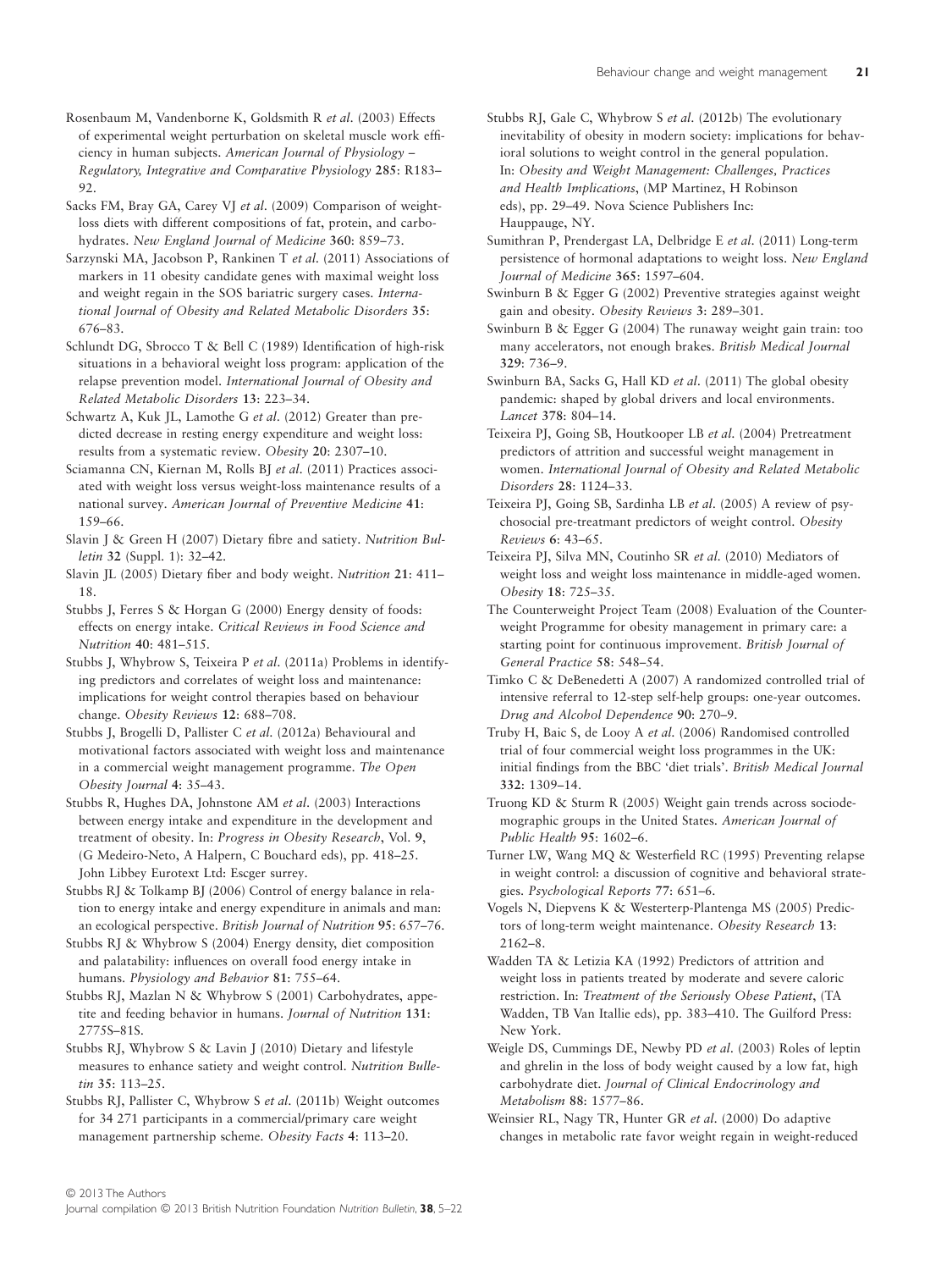individuals? An examination of the set-point theory. *American Journal of Clinical Nutrition* **72**: 1088–94.

Weinsier RL, Hunter GR, Desmond RA *et al*. (2002) Free-living activity energy expenditure in women successful and unsuccessful at maintaining a normal body weight. *American Journal of Clinical Nutrition* **75**: 499–504.

Westenhoefer J (1991) Dietary restraint and disinhibition: is restraint a homogeneous construct? *Appetite* **16**: 45–55.

Westenhoefer J, von Falck B, Stellfeldt A *et al*. (2004) Behavioural correlates of successful weight reduction over 3 y. Results from the Lean Habits Study. *International Journal of Obesity and Related Metabolic Disorders* **28**: 334–5.

Westerterp-Plantenga MS, Lemmens SG & Westerterp KR (2012) Dietary protein – its role in satiety, energetics, weight loss and health. *British Journal of Nutrition* **108** (Suppl. 2): S105–12.

WHO (World Health Organisation) (2000) *Obesity: Preventing and Managing the Global Epidemic*, pp. 1–253. World Health Organisation: Geneva.

Wilson GT (1995) Behavioural and psychological predictors of treatment outcome in obesity. In: *Obesity Treatment: Establishing Goals, Improving Outcomes, and Reviewing the Research Agenda*, (FX Pi-Sunyer, DB Allison eds), pp. 183–90. Plenum Publishing Corporation: New York.

Wing RR (1999) Physical activity in the treatment of the adulthood overweight and obesity: current evidence and research issues. *Medicine & Science in Sports & Exercise* **31**: S547–52.

Wing RR & Hill JO (2001) Successful weight loss maintenance. *Annual Review of Nutrition* **21**: 323–41.

Wing RR & Phelan S (2005) Long-term weight loss maintenance. *American Journal of Clinical Nutrition* **82** (Suppl.): 222S–5S.

Wing RR, Papandonatos G, Fava JL *et al*. (2008) Maintaining large weight losses: the role of behavioral and psychological factors. *Journal of Consulting and Clinical Psychology* **76**: 1015–21.

Wu T, Gao X, Chen M *et al*. (2009) Long-term effectiveness of dietplus-exercise interventions vs. diet-only interventions for weight loss: a meta-analysis. *Obesity Reviews* **10**: 313–23.

Wyatt HR, Grunwald GK, Mosca CL *et al*. (2002) Long-term weight loss and breakfast in subjects in the National Weight Control Registry. *Obesity Research* **10**: 78–82.

Yu-Poth S, Zhao G, Etherton T *et al*. (1999) Effects of the National Cholesterol Education Program's Step I and Step II dietary intervention programs on cardiovascular disease risk factors: a meta-analysis. *American Journal of Clinical Nutrition* **69**: 581–2.